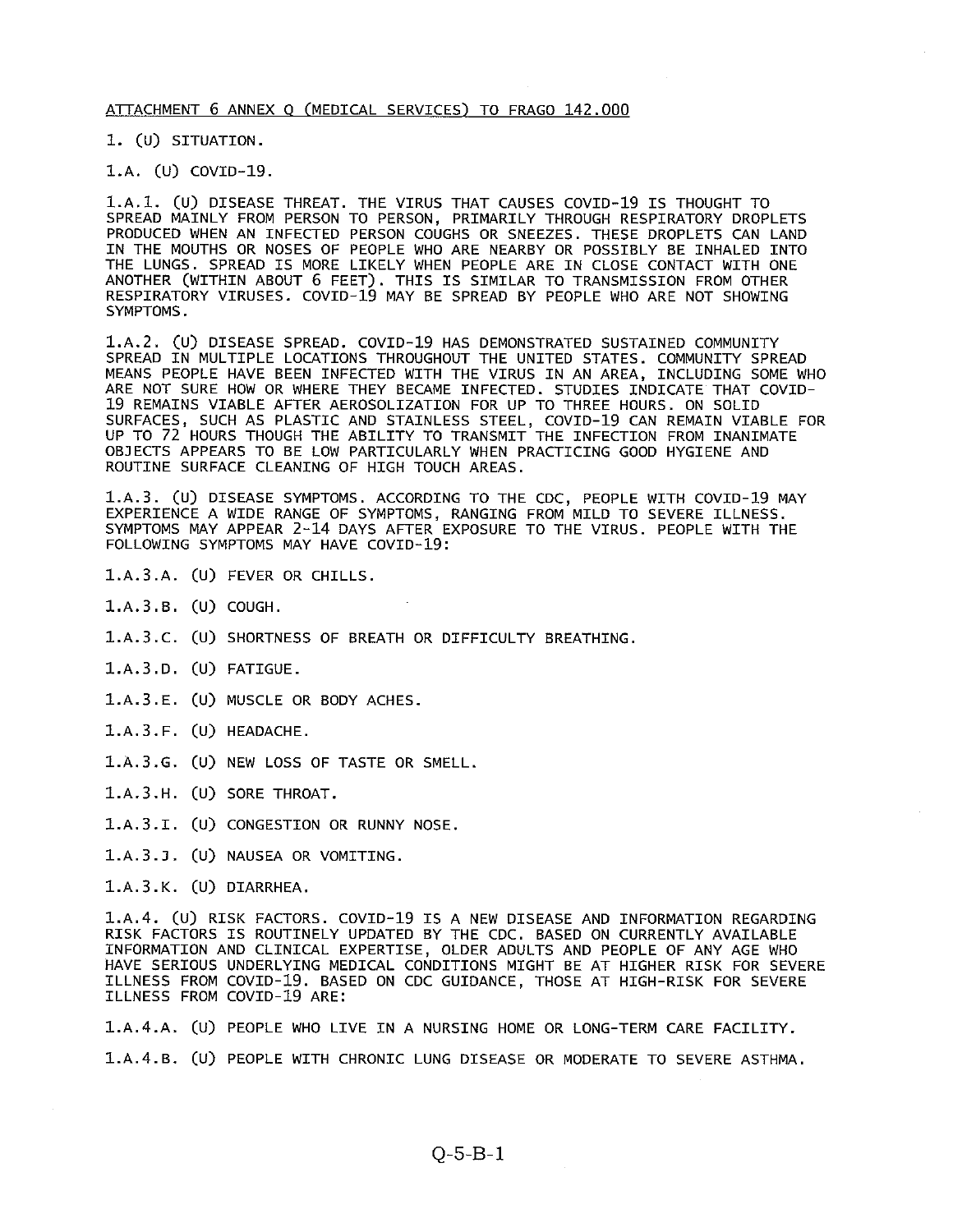1.A.4.C. (U) PEOPLE WHO HAVE SERIOUS HEART CONDITIONS SUCH AS CHRONIC OBSTRUCTIVE PULMONARY DISEASE (C0PD).

1.A.4.D. (U) PEOPLE WHO ARE IMMUNOCOMPROMISED. MANY CONDITIONS CAN CAUSE <sup>A</sup> PERSON TO BE IMMUNOCOMPROMISED, INCLUDING CANCER TREATMENT, SMOKING, BONE MARROW OR ORGAN TRANSPLANTATION, IMMUNE DEFICIENCIES, POORLY CONTROLLED HIV OR AIDS, AND PROLONGED USE OF CORTICOSTEROIDS AND OTHER IMMUNE WEAKENING MEDICATIONS.

1.A.4.E. (U) PEOPLE WITH SEVERE OBESITY (BODY MASS INDEX [BMIJ ≥3O).

l.A.4.F. (U) PEOPLE WITH DIABETES.

1.A.4.G. (U) PEOPLE WITH NEUROLOGIC CONDITIONS SUCH AS DEMENTIA.

1.A.4.H. (U) PEOPLE WITH CEREBROVASCULAR DISEASE OR THOSE WHO EXPERIENCED <sup>A</sup> STROKE.

1.A.4.I. (U) PEOPLE WITH SICKLE CELL DISEASE.

1.A.4.J. (U) PEOPLE WITH CHRONIC KIDNEY DISEASE UNDERGOING DIALYSIS.

1.A.4.K. (U) PEOPLE WITH HEMOGLOBIN DISORDERS.

1.A.4.L. (U) PEOPLE WITH LIVER DISEASE.

1.B. (U) FRIENDLY FORCES. NO CHANGE.

1.C. (U) ASSUMPTIONS. CHANGE.

1.C.1. (U) COVID-19 WILL CONTINUE TO BE A SIGNFICANT PUBLIC HEALTH THREAT THROUGH THE END OF 2020.

1.C.2. (U) FEAR OF COVID-19 WILL DRIVE SOME DECISION-MAKERS (GOVERNMENTS AND THE PUBLIC) TO A RANGE OF EVACUATION BEHAVIORS THAT ARE DIFFERENT FROM RECENT YEARS.

1.C.3. (U) OPERATIONAL TASKS ASSOCIATED WITH DSCA, FOREIGN DISASTER RELIEF, DEFENSE SUPPORT OF CIVILIAN LAW ENFORCEMENT AGENCY (DSCLEA), AND HOMELAND DEFENSE WILL REQUIRE CLOSE CONTACT WITH CIVILIANS AND POTENTIALLY INFECTED POPULATIONS.

1.C.4. (U) DOD-PROVIDED TESTING CAPACITY WILL NOT BE AVAILABLE AT ALL DOD DEPLOYMENT LOCATIONS.

1.C.5. (U) MISSION ASSIGNMENTS WILL IMPOSE LIMITATIONS ON DOD MEDICAL RESPONSE.

1.C.6. (U) THE REDUCED INVENTORY OF MEDICAL MATERIEL, TO INCLUDE PERSONAL PROTECTIVE EQUIPMENT (PPE) AND COVID-19 TESTING SUPPLIES, WILL IMPACT DOD'S ABILITY TO EXECUTE HEALTH SERVICE SUPPORT (HSS).

1.C.7. (U) GROUND MOVEMENT WILL BE THE PRIMARY MEANS OF MOVING SUSPECTED AND CONFIRMED COVID-19 PATIENTS.

1.C.8. (U) DOD-PROVIDED PATIENT EVACUATION FOR COVID+ PERSONNEL WILL REMAIN EXTREMELY LIMITED.

1.C.9. (U) NOT ALL DEPLOYED PERSONNEL WILL WORK IN THE VICINITY OF <sup>A</sup> DOD INSTALLATION, REQUIRING COORDINATION TO ENSURE ADEQUATE COVID-19 TESTING, MEDICAL CARE/HOSPITALIZATION, AND ISOLATION FACILITIES TO SUPPORT SYMPTOMATIC INDIVIDUALS.

1.D. (U) LEGAL CONSIDERATIONS.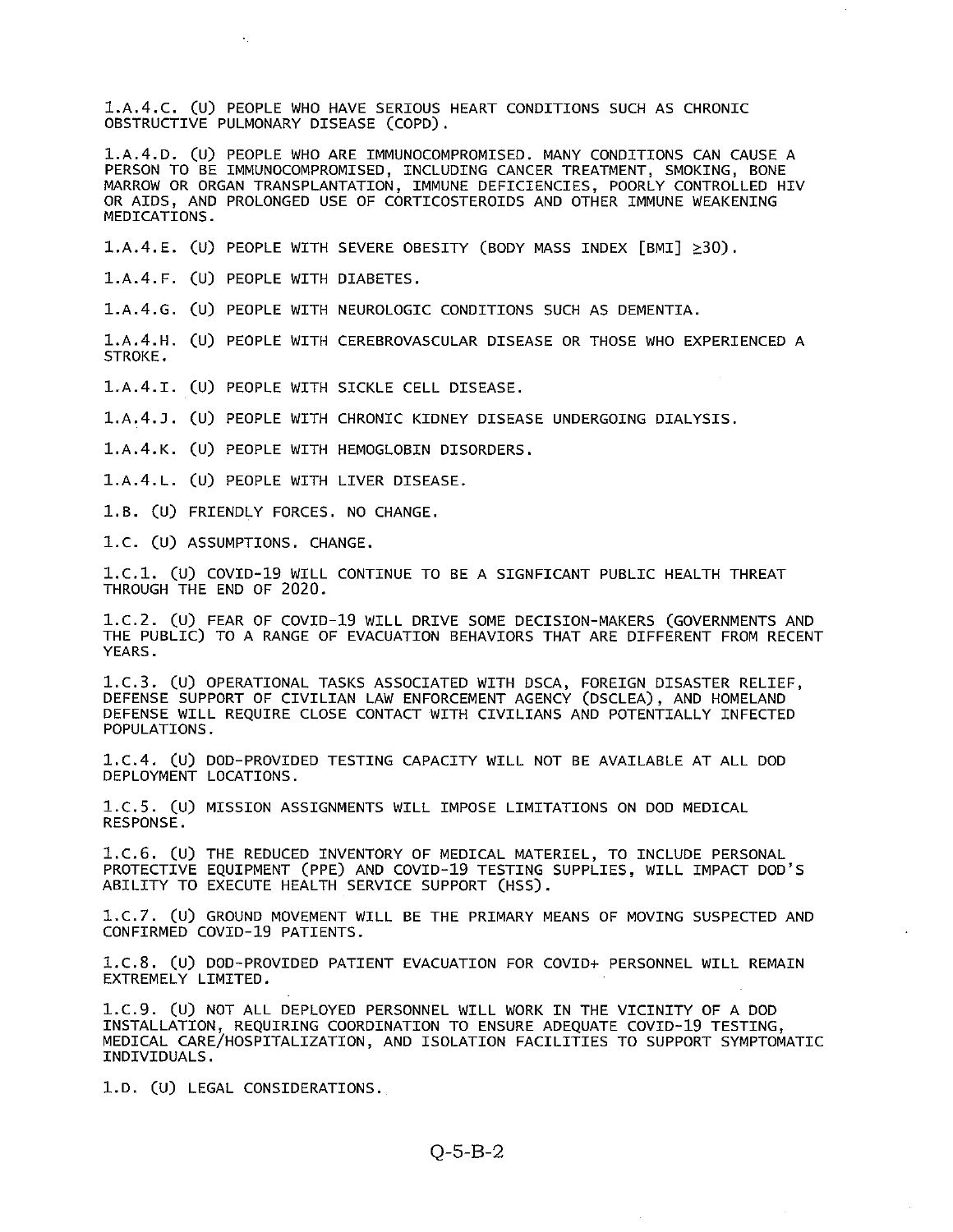l.D.l. (U) AUTHORITIES FOR USE OF DEPARTMENT OF DEFENSE (DOD) HEALTH CARE RESPONDERS DURING DISASTER RESPONSE ACTIVITIES

1.D.1.A. (U) FOR PURPOSES OF LICENSURE, UNDER 10 U.S.C. § 1094, <sup>A</sup> HEALTH CARE PROFESSIONAL WHO IS A MEMBER OF THE ARMED FORCES WITH A CURRENT LICENSE TO PRACTICE MEDICINE, OSTEOPATHIC MEDICINE, DENTISTRY, OR ANOTHER HEALTH PROFESSION AND IS PERFORMING AUTHORIZED DUTIES FOR THE DOD MAY PRACTICE THE PROFESSION OF THE HEALTH CARE PROFESSIONAL IN ANY STATE, THE DISTRICT OF COLUMBIA, OR A COMMONWEALTH, TERRITORY, OR POSSESSION OF THE UNITED STATES, REGARDLESS OF LOCATION. (NOTE THAT 10 U.S.C. § 1094(D) ADDRESSES PREEMPTION OF STATE MEDICAL LICENSE REQUIREMENTS, BUT IT IS LIMITED TO PROVIDERS WHO ARE MEMBERS OF THE ARMED FORCES; IT DOES NOT APPLY TO CIVILIAN EMPLOYEES, VOLUNTEERS, PERSONAL SERVICES CONTRACTORS, AND NON-PERSONAL SERVICES CONTRACTORS.)

1.D.1.B. (U) TORT IMMUNITY: THE FEDERAL TORT CLAIMS ACT ("FTCA") ACTS AS <sup>A</sup> LIMITED WAIVER OF THE FEDERAL GOVERNMENT'S SOVEREIGN IMMUNITY AND GRANTS EXCLUSIVE SUBJECT MATTER JURISDICTION TO THE FEDERAL COURTS IN CERTAIN TORT CASES. THE STATUTE ALLOWS A TORT VICTIM TO FILE A CLAIM AGAINST OR SUE THE U.S. GOVERNMENT IN PLACE OF THE HEALTH CARE PROVIDER (oR OTHER TORTFEASOR) IF, AMONG OTHER REQUIREMENTS, THE TORTFEASOR WAS ACTING WITHIN THE SCOPE OF HIS OR HER EMPLOYMENT WITH THE U.S. GOVERNMENT AT THE TIME OF THE TORT.

1.D.1.C. (U) CLINICAL PRIVILEGES: ACTIVE DUTY HEALTH CARE PROVIDERS MUST BE PRIVILEGED IN ANY CIVILIAN FACILITIES WHERE THEY ARE PRACTICING.

1.D.1.D. (U) AS THE LEAD FEDERAL AGENCY (LFA), FEMA IS THE APPROPRIATE FEDERAL AGENCY TO PROCESS OFFERS OF DONATED MEDICAL SUPPLIES, MEDICAL EQUIPMENT, AND MEDICAL SERVICES FROM NON-GOVERNMENTAL ORGANIZATIONS (NG0) OR OTHER NON-FEDERAL ENTITIES (NFE). COMMANDERS AT ALL LEVELS WHO RECEIVE AN OFFER OF SUPPLIES OR SERVICES FROM A NGO OR NFE DIRECTLY TO THE DOD, SHOULD REFER THE NGO OR NFE TO FEMA. MILITARY UNITS SHOULD NOT SOLICIT OR ACCEPT THESE OFFERS ON BEHALF OF THE DOD. SHOULD FEMA ATTEMPT TO DIRECT SUPPLIES OR PERSONNEL OFFERED BY NGOS AND NFES TO MILITARY UNITS, COMMANDERS ARE NOT OBLIGED TO ACCEPT SUCH SUPPLIES OR SERVICES BUT MAY DO SO AFTER APPROPRIATE LEGAL REVIEW AND AFTER TAKING INTO CONSIDERATION ANY POTENTIAL HEALTH OR SAFETY CONSIDERATIONS RELATED TO THE PROPOSED DONATION.

1.E. (U) LIMITATIONS. NO CHANGE.

i.F. (U) DEFINITIONS.

1.F.i. (U) INFECTIOUS - <sup>A</sup> PATHOGENIC MICROORGANISM OR AGENT THAT IS CAPABLE OF CAUSING INFECTION.

1.F.2. (U) COMMUNICABLE - CAPABLE OF BEING TRANSMITTED FROM PERSON-TO-PERSON, ANIMAL-TO-ANIMAL, ANIMAL-TO-HUMAN (Z00N0TIC), OR HUMAN-TO-ANIMAL (ANTHROPONOTIC).

1.F.3. (U) CONTAGIOUS - READILY TRANSMISSIBLE BY DIRECT OR INDIRECT CONTACT.

1.F.4. (U) OUTBREAK - IS <sup>A</sup> SITUATION THAT IS CONSISTENT WITH EITHER OF TWO SETS OF CRITERIA: DURING (AND BECAUSE OF) A CASE INVESTIGATION AND CONTACT TRACING, TWO OR MORE CONTACTS ARE IDENTIFIED AS HAVING ACTIVE COVID-19, REGARDLESS OF THEIR ASSIGNED PRIORITY, OR TWO OR MORE PATIENTS WITH COVID-19 ARE DISCOVERED TO BE LINKED, AND THE LINKAGE IS ESTABLISHED OUTSIDE OF A CASE INVESTIGATION AND CONTACT TRACING (E.G., TWO PATIENTS WHO RECEIVED <sup>A</sup> DIAGNOSIS OF COVID-19 ARE FOUND TO WORK IN THE SAME OFFICE, AND ONLY ONE OR NEITHER OF THE THEM WAS LISTED AS A CONTACT TO THE OTHER).

1.F.5. (U) ENDEMIC - PREVALENT IN OR RESTRICTED TO <sup>A</sup> PARTICULAR REGION, COMMUNITY, OR GROUP OF PEOPLE.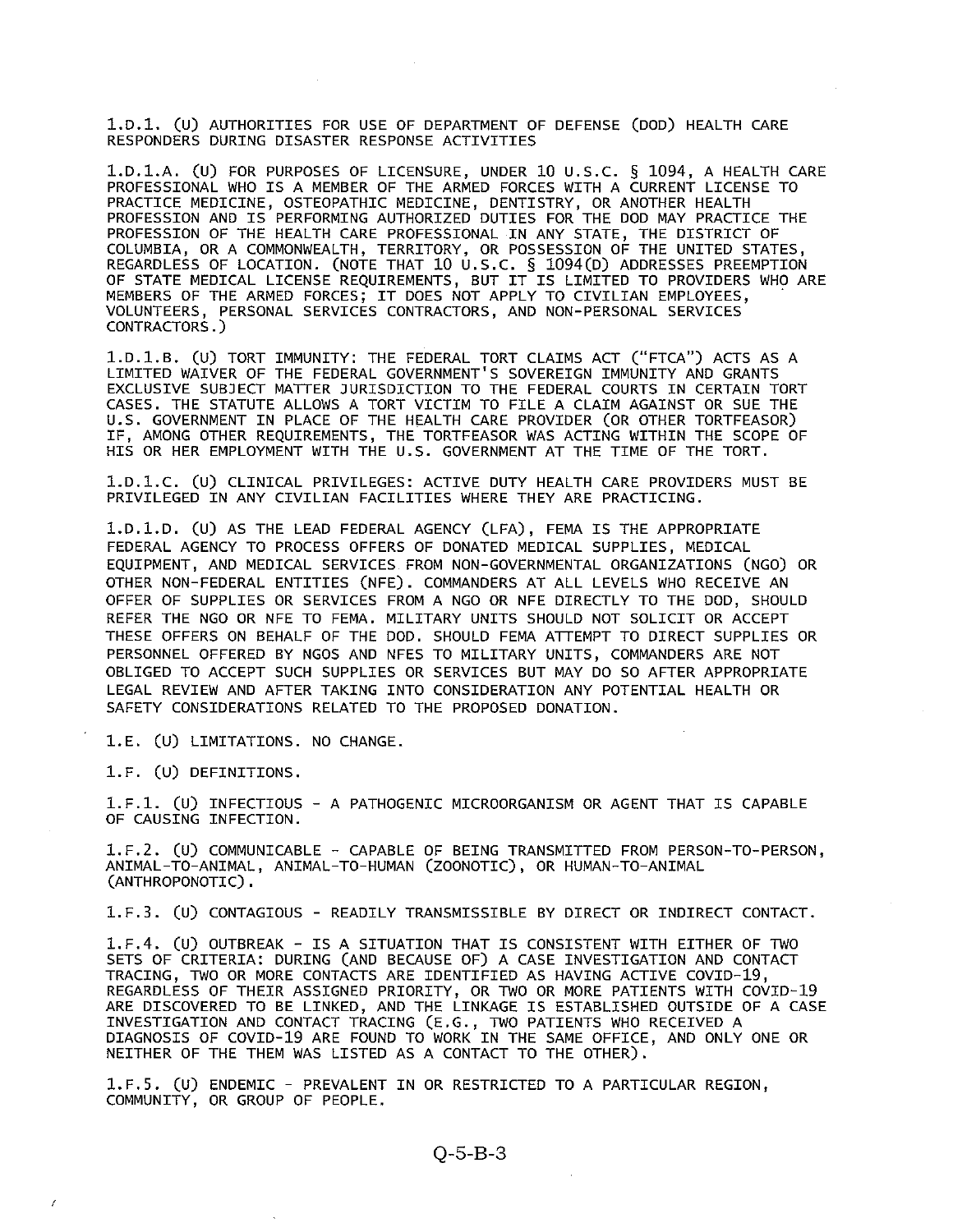1.F.6. (U) EPIDEMIC - AFFECTING OR TENDING TO AFFECT <sup>A</sup> DISPROPORTIONATELY LARGE NUMBER OF INDIVIDUALS WITHIN A POPULATION, COMMUNITY, OR REGION AT THE SAME TIME.

1.F.7. (U) PANDEMIC - OCCURRING OVER <sup>A</sup> WIDE GEOGRAPHIC AREA AND AFFECTING AN EXCEPTIONALLY HIGH PROPORTION OF THE POPULATION.

1.F.8. (U) ISOLATION - THE SEPARATION OF <sup>A</sup> PERSON OR GROUP OF PEOPLE KNOWN OR REASONABLY BELIEVED TO BE INFECTED WITH A COMMUNICABLE DISEASE AND POTENTIALLY INFECTIONS FROM THOSE WHO ARE NOT INFECTED TO PREVENT SPREAD OF THE COMMUNICABLE DISEASE. ISOLATION FOR PUBLIC HEALTH PURPOSES MAY BE VOLUNTARY OR COMPELLED BY FEDERAL, STATE, OR LOCAL PUBLIC HEALTH ORDER

1.F.9. (U) QUARANTINE — THE SEPARATION AND RESTRICTION OF MOVEMENT OF PERSONS WHO, WHILE NOT YET ILL, HAVE BEEN EXPOSED TO AN INFECTIOUS AGENT AND, THEREFORE, MAY BECOME INFECTIOUS.

1.F.1O. (U) CASE - A PERSON WHO HAS BEEN LABORATORY-CONFIRMED TO HAVE COVID 19. IN AREAS WITH WIDESPREAD COMMUNITY CASES WHERE ADEQUATE TESTING MAY NOT BE READILY AVAILABLE THE TERM PRESUMPTIVE CASE MAY BE USED. IN THOSE CIRCUMSTANCES A PRESUMPTIVE CASE AND A LAB CONFIRMED CASE SHOULD BE TREATED IDENTICALLY WITH THE PATIENT BEING PLACED IN ISOLATION AND ANY PRIMARY CONTACTS BEING PLACED IN QUARANTINE.

1.F.11. (U) PERSON UNDER INVESTIGATION - PERSON WHO HAS SYMPTOMS CONSISTENT WITH COVID-19 AND HAS EXPOSURE HISTORY TO AN AFFECTED COMMUNITY. THIS PERSON HAS BEEN CLINICALLY EVALUATED AND HAS A PENDING LABORATORY TEST.

1.F.12. (U) RESTRICTION OF MOVEMENT - ACTION TAKEN TO RESTRICT THE MOVEMENT OF PERSONNEL WHO HAVE TRAVELED TO OR THROUGH A HIGH RISK AREA. THESE PERSONNEL CANNOT COME TO WORK. SAME ACTION AS QUARANTINE BUT FOR A DIFFERENT REASON, TRAVEL TO OR THROUGH A HIGH RISK AREA VICE EXPOSURE TO A COVID-19 PATIENT.

1.F.13. (U) SEQUESTER/SEGREGATE - ACTiON TAKEN TO MOVE PERSONNEL INTO DESIGNATED LOCATION TO ENSURE NO CONTACT WITH INFECTIOUS MEMBERS IN SOCIETY. THIS MAY BE USED FOR LOW DENSITY, MISSION CRITICAL PERSONNEL.

1.F.14. (u) CLOSE CONTACTS - <sup>A</sup> CLOSE CONTACT IS DEFINED AS SOMEONE WHO WAS WITHIN 6 FEET OF AN INFECTED PERSON FOR AT LEAST 15 MINUTES STARTING FROM 2 DAYS BEFORE ILLNESS ONSET (OR, FOR ASYMPTOMATIC CLIENTS, 2 DAYS PRIOR TO POSITIVE SPECIMEN COLLECTION) UNTIL THE TIME THE PATIENT IS ISOLATED.

- 2. (U) MISSION. NO CHANGE.
- 3. (U) EXECUTION. CHANGE.
- 3.A. (U) CONCEPT OF OPERATIONS.

3.A.1. (U) HOSPITALIZATION AND ISOLATION.

3.A.1.A. (U) DURING ]RSOI, UNITS WILL IDENTIFY WHERE THEIR PERSONNEL WILL RECEIVE IMMEDIATE LIFE SAVING CARE THAT MAY BE REQUIRED IN THE EVENT OF AN EMERGENCY. IF EMERGENCY CARE AT A DOD MEDICAL TREATMENT FACILITY (MTF) IS NOT AVAILABLE, UNITS WILL COORDINATE WITH TRICARE TO IDENTIFY A TRICARE NETWORK CIVILIAN HEALTHCARE FACILITY THAT WILL SERVE AS THE PRIMARY SOURCE OF EMERGENCY MEDICAL CARE. TRICARE EAST CAN BE REACHED AT 800-444-5445. TRICARE WEST CAN BE REACHED AT 844-866-9378. A MAP DEPICTING TRICARE COVERAGE AREAS FOR EAST/WEST IS LOCATED AT THE FOLLOWING LINK: HTTPS : //WWW . TRICARE. MIL/ABOUT/REGIONS.

3.A.1.B. (U) BASED ON CURRENT COVID-19 TRANSMISSION RATES AMONG HEALTHCARE WORKERS, IT IS POSSIBLE THAT DOD PERSONNEL ASSIGNED TO HEALTHCARE FACILITIES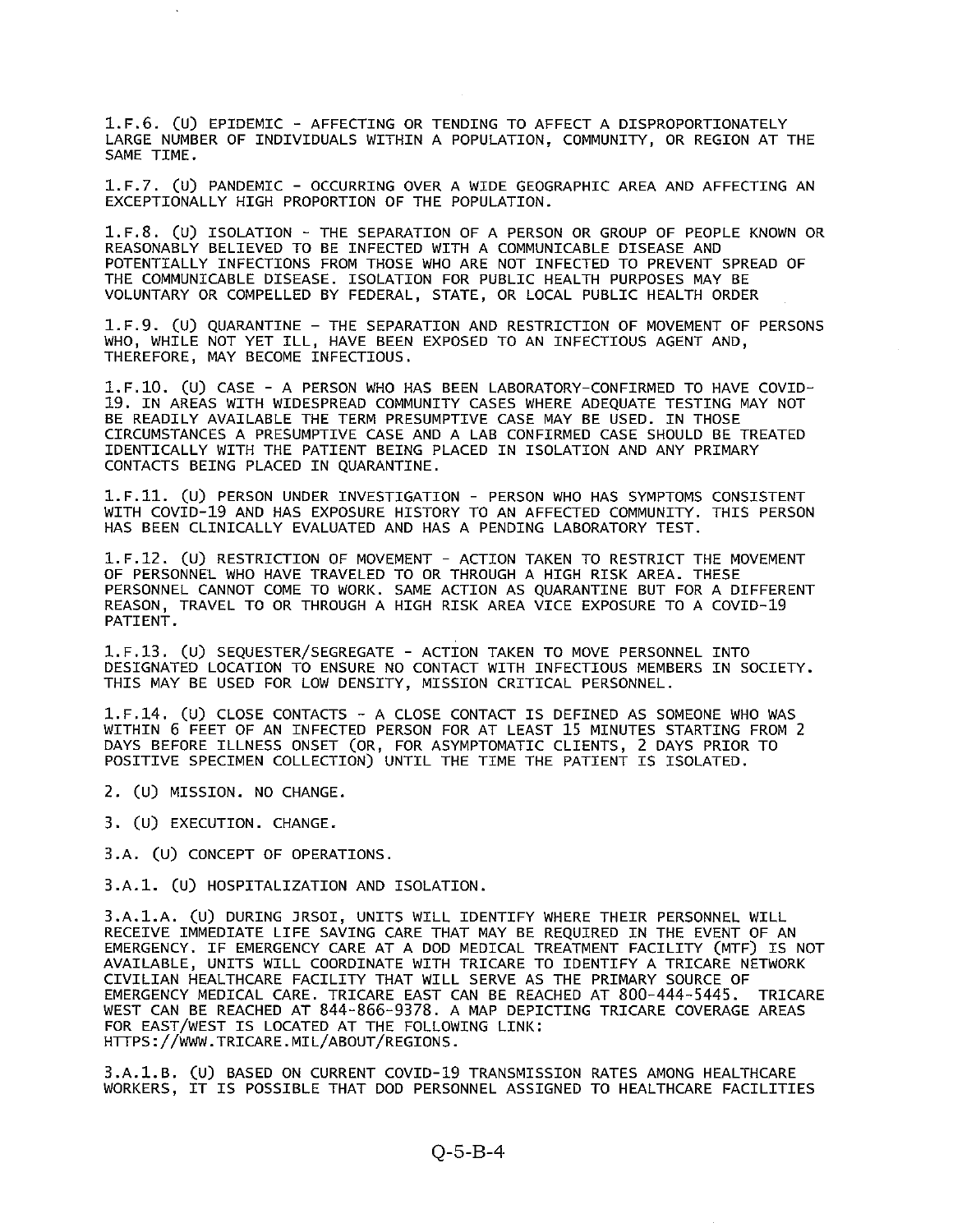STAND A HIGHER CHANCE OF CONTRACTING COVID-19 WHILE DEPLOYED. NOT ALL PERSONNEL DIAGNOSED WITH COVID-19 WILL REQUIRE HOSPITALIZATION. CURRENT CDC DATA INDICATES THAT HOSPITALIZATION MAY OCCUR IN 2-6.5% OF INDIVIDUALS WITH COVID-19 FOR THE MILITARY POPULATION BETWEEN THE ACES OF 18-49.

3.A.1.C. (U) IF <sup>A</sup> DEPLOYED SERVICE MEMBER EXHIBITS COVID-19 SYMPTOMS, THE UNIT COMMANDER OR A DESIGNATED REPRESENTATIVE WILL COORDINATE WITH TRICARE TO IDENTIFY PRIMARY AND ALTERNATE TREATMENT FACILITIES FOR SERVICE MEMBERS WHOSE SYMPTOMS REQUIRE INPATIENT TREATMENT.

3.A.1.D. (U) BASE SUPPORT INSTALLATIONS WILL DESIGNATE A BUILDING TO SERVE AS AN ISOLATION SUPPORT FACILITY (1SF). ISFS ARE DESIGNATED TO PROVIDE LODGING FOR THE FOLLOWING DEPLOYED PERSONNEL:

3.A.1.D.1. (U) DOD PERSONNEL THAT HAVE TESTED POSITIVE FOR COVID-19 BUT DO NOT REQUIRE HOSPITALIZATION.

3.A.1.D.2. (U) DOD PERSONNEL THAT ARE PERSONS UNDER INVESTIGATION (PUI) - HAVE SYMPTOMS CONSISTENT WITH COVID-19 AND HAVE EXPOSURE HISTORY TO AN AFFECTED COMMUNITY. THIS PERSON HAS BEEN CLINICALLY EVALUATED AND HAS A PENDING LABORATORY TEST.

3.A.1.D.3. (U) AN 1SF MAY ALSO BE USED TO SUPPORT THE QUARANTINE OF ASYMPTOMATIC PERSONNEL THAT WERE EXPOSED TO AN INDIVIDUAL THAT TESTED POSITIVE FOR COVID-19.

3.A.2. (U) PATIENT MOVEMENT.

3.A.2.A. (U) AEROMEDICAL EVACUATION OF CIVILIAN PERSONNEL MUST BE APPROVED BY SECDEF THROUGH THE MISSION ASSIGNMENT (MA) PROCESS, SPECIFIED IN AN EXORD, OR THROUGH OTHER OFFICIAL COMMUNICATIONS.

3.A.2.B. (U) IN THE ABSENCE OF SPECIAL AUTHORITIES GRANTED BY SECDEF, ELIGIBILITY FOR DOD AEROMEDICAL EVACUATION SUPPORT WILL BE IN ACCORDANCE WITH DODI 4515.13, AIR TRANSPORTATION ELIGIBILITY, INCORPORATING CHANGE 2, DATED 09 FEBRUARY 2018.

3.A.2.C. (U) DOD MOVEMENT OF ALL CONFIRMED AND SUSPECTED COVID-19 PATIENTS WILL USE THE TRANSPORTATION ISOLATION SYSTEM (TIS) OR OTHER FUTURE ISOLATION SYSTEMS THAT MAY BE APPROVED BY USTRANSCOM. CURRENT TIS CAPABILITY ALLOWS FOR THE MOVEMENT OF APPROXIMATELY TWELVE PATIENTS WITHIN THE CONTIGUOUS 48 STATES IN A 24 HOUR PERIOD.

3.A.3. (U) ARMED SERVICES BLOOD PROGRAM. IF REQUIRED, PLEASE CALL USNORTHCOM JOINT MEDICAL OPERATIONS CENTER AT 719-554-4967 FOR CONTACT INFORMATION.

3.A.4. (U) FHP. SEE TAB <sup>B</sup> TO APPENDIX 6, FORCE HEALTH PROTECTION WITHIN <sup>A</sup> CONTAGIOUS DISEASE HEALTH THREAT ENVIRONMENT.

3.A.5. (U) ELIGIBILITY FOR CARE. U.S. FORCES ASSIGNED OR ALLOCATED TO COMMANDER, USNORTHCOM, IN SUPPORT OF FEMA, MAY PROVIDE FEMA-AUTHORIZED MEDICAL SERVICES TO PERSONS WHO PRESENT FOR CARE WITHOUT REGARD TO THEIR CITIZENSHIP STATUS, PER SECDEF MEMORANDUM AUTHORIZATION TO EMPLOY MILITARY MEDICAL CAPABILITIES TO TREAT COVID-19 PATIENTS, DATED 8 APR 2020.

3.B. (U) TASKS TO ALL SUBORDINATE AND COMPONENT COMMAND AND SUPPORTING ELEMENTS.

3.B.1. (U) JFLCC/ARNORTH.

3.B.1.A. (U) IAW SECDEF MEMORANDUM, "MILITARY SERVICE PRE-DEPLOYMENT MEDICAL PREPARATIONS IN SUPPORT OF GEOGRAPHIC COMBATANT COMMANDERS," 29 APR 2020, THE • PLANNING AND CONDUCT OF PRE-DEPLOYMENT MEDICAL TRAINING AND OTHER PREPARATIONS FOR DEPLOYING SERVICE MEMBERS AND UNITS, INCLUDING THE MEDICAL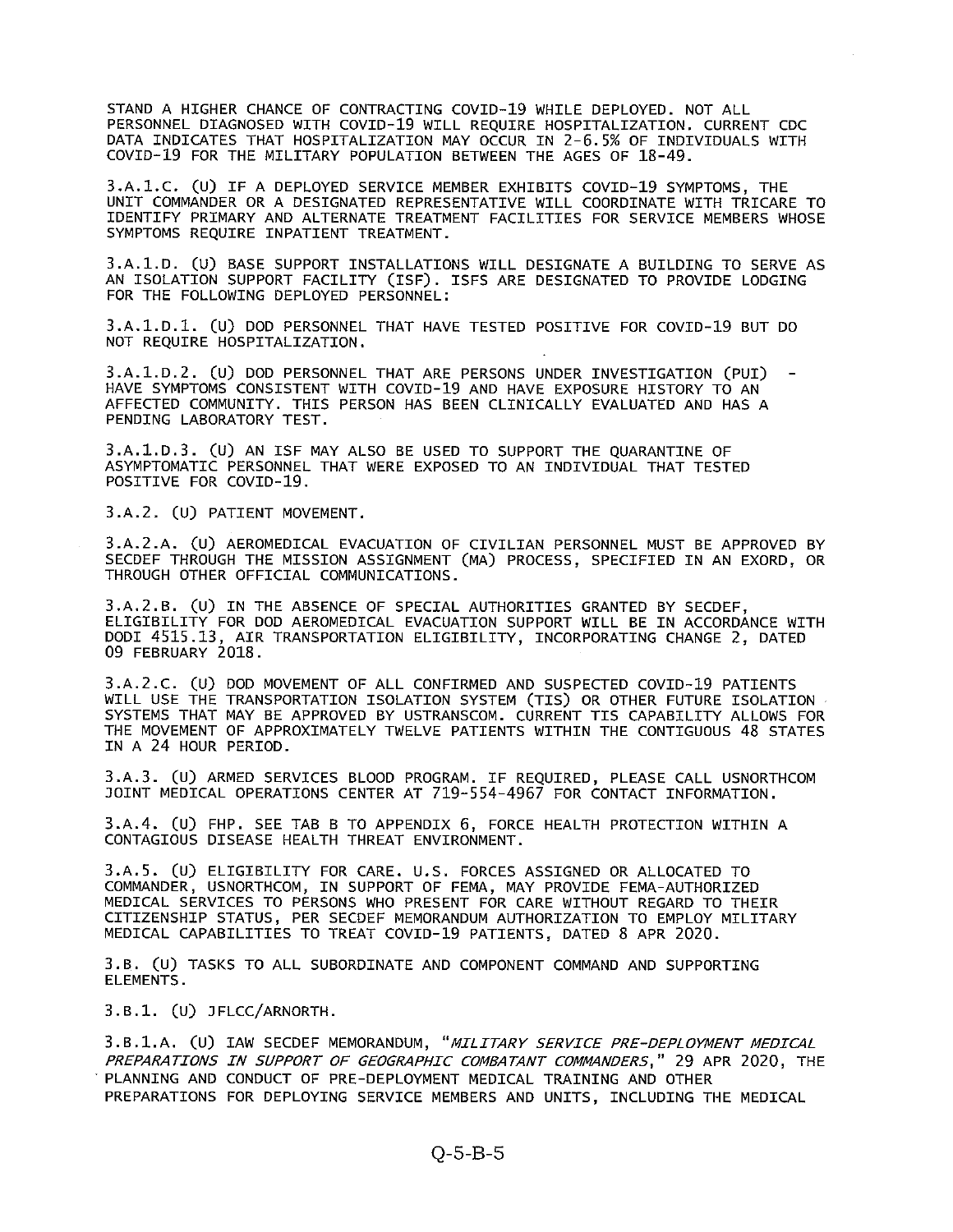FITNESS AND THEATER MEDICAL ENTRY GUIDANCE THEY MUST MEET TO DEPLOY, ARE THE STATUTORY FUNCTION AND RESPONSIBILITY OF THE MILITARY DEPARTMENTS. THIS RESPONSIBILITY WILL BE EXECUTED IN DIRECT AND SUSTAINED COORDINATION WITH THE RESPECTIVE GEOGRAPHIC COMBATANT COMMANDERS (GCC) AND THE CHAIRMAN OF THE JOINT CHIEFS OF STAFF AS UNITS PREPARE FOR DEPLOYMENT. THE ARNORTH SURGEON IS THE WAIVER AUTHORITY FOR ALL PERSONNEL SUPPORTING THE JFLCC MISSION TO THE USNORTHCOM RESPONSE TO COVID-19.

3.B.1.B. (U) ATTEND MEDICAL OPERATIONS CALL AT TIME AND FREQUENCY DETERMINED BY N&NC/SG. DIALING INSTRUCTIONS: 301-909-7351 PIN: 22660312#.

3.B.1.C. (U) DOCUMENT DEPLOYED SM EXPOSURES IN DEFENSE OCCUPATIONAL AND ENVIRONMENTAL HEALTH READINESS SYSTEM (DOEHRS).

3.B.1.D. (U) SERVE AS THE SINGLE INTEGRATED MEDICAL LOGISTICS MANAGEMENT (SIMLM).

3.B.1.D.1. (U) PROVIDE OVERSIGHT FOR HSS LOGISTICAL SUPPORT IN SUPPORT OF USNORTHCOM AND EXECUTE THESE FUNCTIONS lAW THE USNORTHCOM THEATER DISTRIBUTION PLAN.

3.B.1.D.2. (U) COORDINATE THE OPERATIONAL-LEVEL ACQUISITION OF CLASS VIII AND ASSOCIATED SUPPORT ITEMS OF EQUIPMENT.

3.B.1.D.3. (U) SUBMIT UPDATES TO THE THEATER MEDICAL LOGISTICS CONCEPT OF SUPPORT PLAN TO N-NC.PETERSON.N-NCSPECIALSTAFF.LIST.SG-DL@MAIL.MIL.

3.B.1.D.4. (U) COORDINATE AND SYNCHRONIZE THEATER MEDICAL LOGISTICS OPERATIONS.

3.B.1.D.5. (U) MONITOR THEATER CLVIII SUSTAINMENT OPERATIONS.

3.B.2. (U) JFACC/AFNORTH.

3.B.2.A. (U) IAW SECDEF MEMORANDUM, "MILITARY SERVICE PRE-DEPLOYMENT MEDICAL PREPARATIONS IN SUPPORT OF GEOGRAPHIC COMBATANT COMMANDERS," 29 APR 2020, THE PLANNING AND CONDUCT OF PRE-DEPLOYMENT MEDICAL TRAINING AND OTHER PREPARATIONS FOR DEPLOYING SERVICE MEMBERS AND UNITS, INCLUDING THE MEDICAL FITNESS AND THEATER MEDICAL ENTRY GUIDANCE THEY MUST MEET TO DEPLOY, ARE THE STATUTORY FUNCTION AND RESPONSIBILITY OF THE MILITARY DEPARTMENTS. THIS RESPONSIBILITY WILL BE EXECUTED IN DIRECT AND SUSTAINED COORDINATION WITH THE RESPECTIVE GEOGRAPHIC COMBATANT COMMANDERS (GCC) AND THE CHAIRMAN OF THE JOINT CHIEFS OF STAFF AS UNITS PREPARE FOR DEPLOYMENT. THE AFNORTH SURGEON IS THE WAIVER AUTHORITY FOR ALL PERSONNEL SUPPORTING THE JFACC MISSION TO THE USNORTHCOM RESPONSE TO COVID-19.

3.B.2.B. (U) ATTEND MEDICAL OPERATIONS CALL AT TIME AND FREQUENCY DETERMINED BY N&NC/SG. DIALING INSTRUCTIONS: 301-909-7351 PIN: 22660312#.

3.B.2.C. (U) DOCUMENT DEPLOYED SM EXPOSURES IN DEFENSE OCCUPATIONAL AND ENVIRONMENTAL HEALTH READINESS SYSTEM (DOEHRS).

3.B.3. (U) JFMCC/NAVNORTH.

3.B.3.A. (U) lAW SECDEF MEMORANDUM, "MILITARY SERVICE PRE-DEPLOYMENT MEDICAL PREPARATIONS IN SUPPORT OF GEOGRAPHIC COMBATANT COMMANDERS," 29 APR 2020, THE PLANNING AND CONDUCT OF PRE-DEPLOYMENT MEDICAL TRAINING AND OTHER PREPARATIONS FOR DEPLOYING SERVICE MEMBERS AND UNITS, INCLUDING THE MEDICAL FITNESS AND THEATER MEDICAL ENTRY GUIDANCE THEY MUST MEET TO DEPLOY, ARE THE STATUTORY FUNCTION AND RESPONSIBILITY OF THE MILITARY DEPARTMENTS. THIS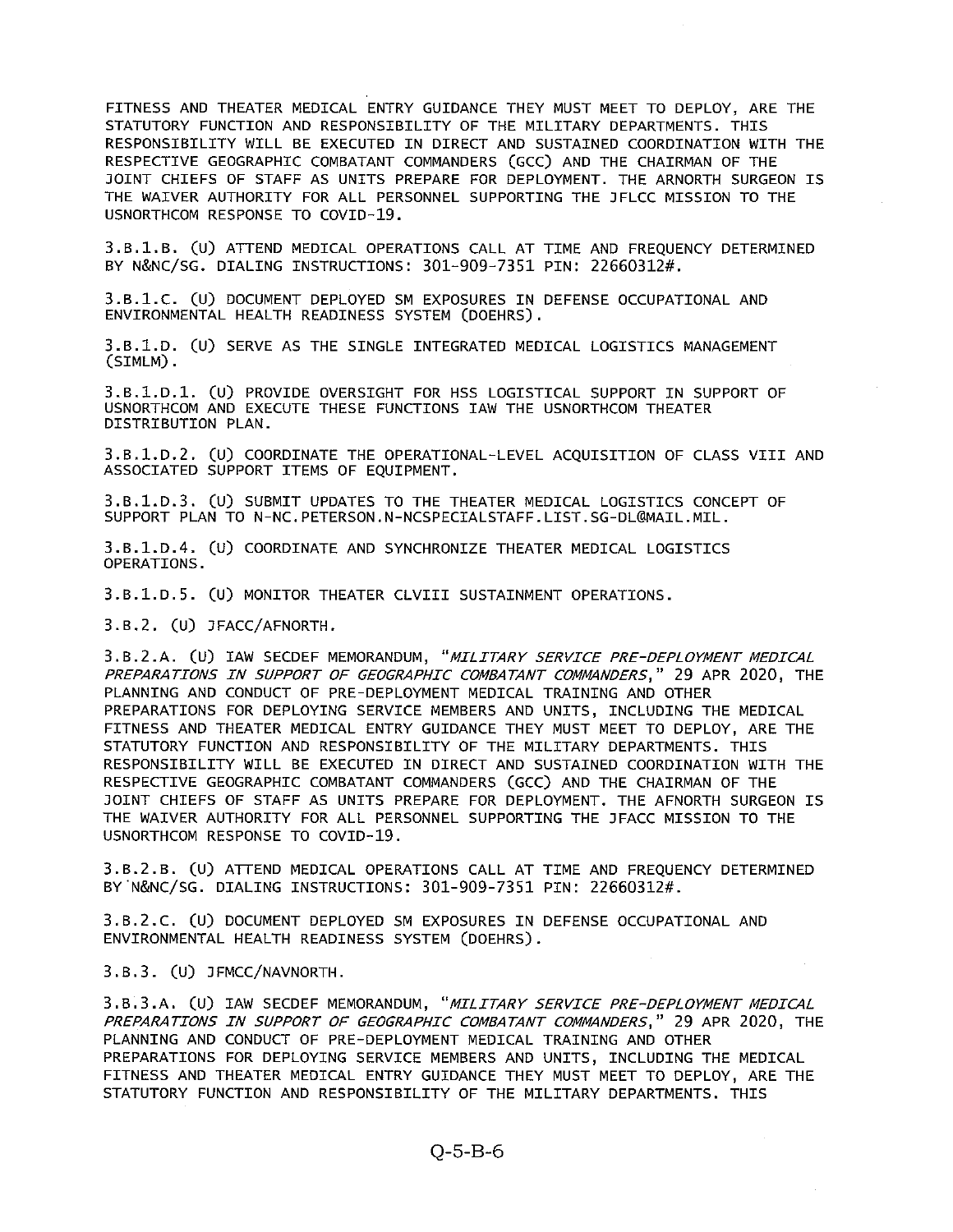RESPONSIBILITY WILL BE EXECUTED IN DIRECT AND SUSTAINED COORDINATION WITH THE RESPECTIVE GEOGRAPHIC COMBATANT COMMANDERS (CCC) AND THE CHAIRMAN OF THE JOINT CHIEFS OF STAFF AS UNITS PREPARE FOR DEPLOYMENT. THE NAVNORTH SURGEON IS THE WAIVER AUTHORITY FOR ALL PERSONNEL SUPPORTING THE JFMCC MISSION TO THE USNORTHCOM RESPONSE TO COVID-19.

3.B.3.B. (U) ATTEND MEDICAL OPERATIONS CALL AT TIME AND FREQUENCY DETERMINED BY N&NC/SG. DIALING INSTRUCTIONS: 301-909-7351 PIN: 22660312#.

3.B.3.C. (U) DOCUMENT DEPLOYED SM EXPOSURES IN DEFENSE OCCUPATIONAL AND ENVIRONMENTAL HEALTH READINESS SYSTEM (DOEHRS).

3.C. (U) TASKS TO SERVICES.

3.C.1. (U) SUBMIT BASE SUPPORT INSTALLATION (BSI) MEDICAL POINT OF CONTACT (P0C) INFORMATION FOR ALL CURRENTLY IDENTIFIED BASE SUPPORT INSTALLATIONS TO THE FOLLOWING EMAIL ADDRESS: N-NC. PETERSON.N-NCSPECIALSTAFF. LIST.SG DL@MAIL.MIL.

3.C.2. (U) WHEN A NEW BSI IS DESIGNATED, PROVIDE MEDICAL POC INFORMATION WITHIN 24 HOURS TO N-NC. PETERSON.N-NCSPECIALSTAFF. LIST.SG-DL@MAIL.MIL.

3.C.3. (U) MEDICAL POC IS REQUIRED TO PROVIDE RESPONSES TO THE COVID-19 TESTING CAPABILITY QUESTIONS LISTED BELOW.

3.C.3.A. (U) DOES YOUR INSTALLATION HAVE THE CAPACITY TO TEST FOR COVID-19? IF NO, SKIP TO QUESTION E.

3.C.3.B. (U) WHICH DEVICE (MANUFACTURER) IS USED TO PERFORM THE TESTING (ABBOT, BIOFIRE, ROCHE, ETC.)

3.C.3.C. (U) WHAT IS THE TURN-AROUND TIME TO OBTAIN TEST RESULTS?

3.C.3.D. (U) HOW MANY TESTS CAN BE RUN IN <sup>A</sup> 24-HOUR PERIOD?

3.C.3.E. (U) DOES YOUR INSTALLATION HAVE THE CAPACITY TO ADMINISTER SAMPLING THAT IS BE SHIPPED OFF INSTALLATION FOR TESTING? (IF NO, SKIP TO QUESTION H)

3.C.3.F. (U) WHICH LAB RECEIVES YOUR INSTALLATION'S SAMPLES?

3.C.3.G. (U) WHAT IS THE TURN-AROUND TIME TO OBTAIN TEST RESULTS FROM THE OFF-INSTALLATION LAB?

3.C.3.H. (U) IF TESTING AND SAMPLING AREN'T PERFORMED ON YOUR INSTALLATION, WHERE ARE SERVICE MEMBERS REFERRED FOR COVID-19 TESTING?

3.C.3.I. (U) WHAT IS THE TURN-AROUND TIME TO OBTAIN RESULTS FROM THE REFERRED TESTING LOCATION?

3.D. (U) TASKS TO NORAD AND USNORTHCOM STAFF.

3.D.1. (U) COMMAND SURGEON.

3.D.1.A. (U) DEVELOP AND PROVIDE DIRECTIVES AND GUIDANCE TO COMPONENT/SUBORDINATE COMMANDS lAW JS AND OSD GUIDANCE.

3.D.1.B. (U) JRMPOS PROVIDE DIRECT SUPPORT TO DCOS AND COORDINATE WITH REGIONAL ESF 8 LEADS. JRMPOS ADVISE THE OPERATIONAL-LEVEL COMMAND SURGEONS ON THE SYNCHRONIZATION AND INTEGRATION OF DOD TITLE 10 MEDICAL ASSETS WITH FEDERAL, STATE, LOCAL, AND TRIBAL ASSETS.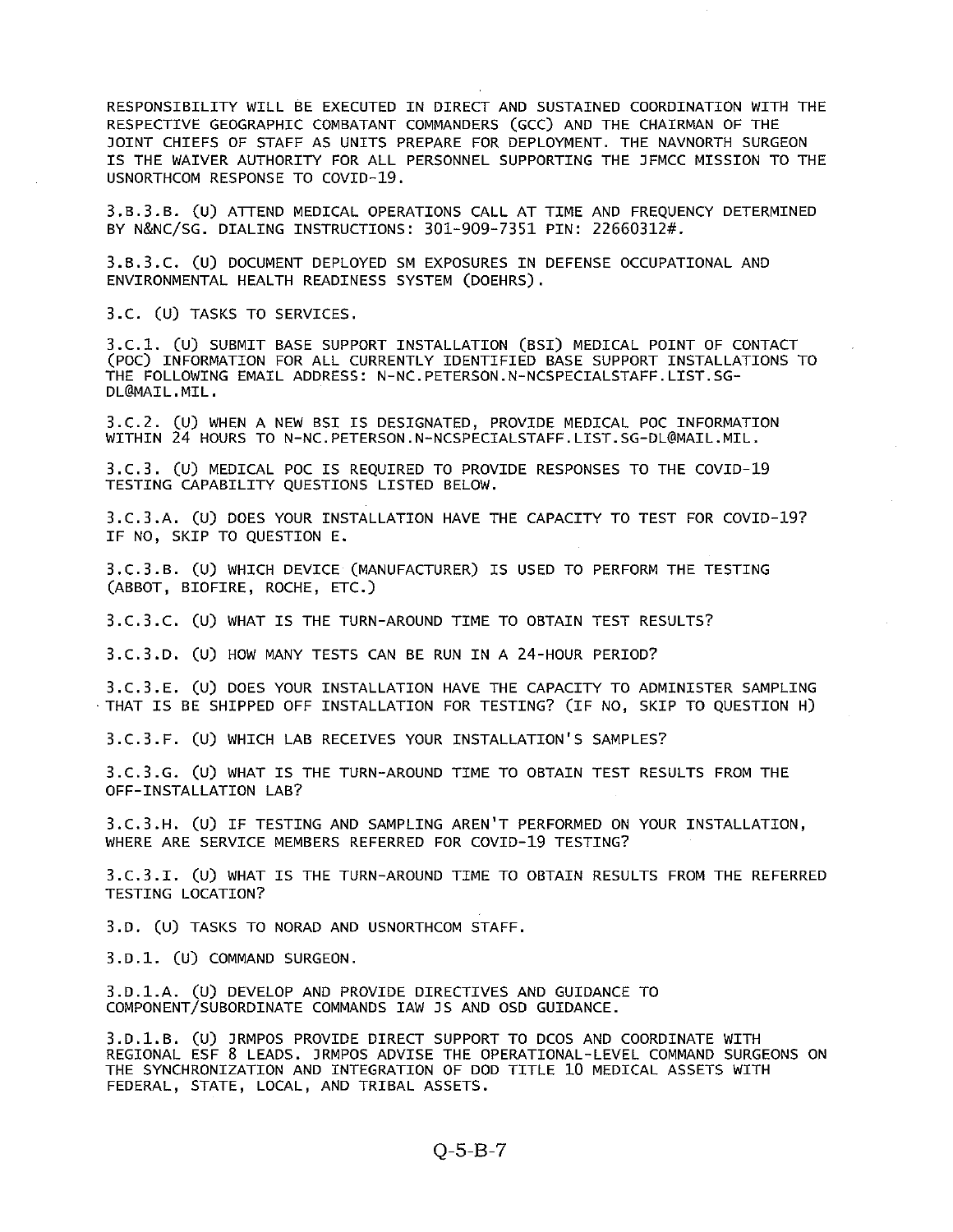3.D.l.C. (U) ESTABLISH N&NC/SG JOINT MEDICAL OPERATIONS CENTER (JMOC) AND CONDUCT JMOC TELECONFERENCES WITH COMPONENT HEADQUARTERS MEDICAL STAFF.

3.D.1.D. Cu) ESTABLISH JOINT ALL DOMAIN C2 (JADC2) SURVEYS AND DASHBOARDS TO ALIGN WITH MEDSITREP REPORTING REQUIREMENTS IN SUPPORT OF HIGHER HQ INFORMATION REQUIREMENTS.

3.D.1.E. (U) PROVIDE FHP GUIDANCE TO HEADQUARTERS AND PERSONNEL DEPLOYED IN SUPPORT OF NORAD AND USNORTHCOM OPERATIONAL REQUIREMENTS TO INCLUDE DEFENSE SUPPORT TO CIVIL AUTHORITIES, NATIONAL SPECIAL SECURITY EVENTS, HOMELAND DEFENSE, FOREIGN DISASTER RELIEF, AND DEFENSE SUPPORT TO LAW ENFORCEMENT AGENCIES.

4. (U) ADMINISTRATION AND LOGISTICS.

4.A. (U) ADMINISTRATION. MEDSITREP. ALL DEPLOYED MEDICAL UNITS ARE REQUIRED TO SUBMIT A DAILY MEDSITREP. DEPLOYED PERSONNEL (EDGE USERS) RESPONSIBLE FOR SUBMITTING REPORTS WILL REQUEST/ESTABLISH AN N-NC JADC2 ACCOUNT AND SUBMIT MEDSTAT AND/OR OPSTAT SURVEYS DAILY OR AS REQUIRED. CONCERNS REGARDING THIS REQUIREMENT OR REQUESTS FOR USING AN ALTERNATE METHOD OF REPORTING CAN BE SENT TO: N-NC.PETERSON.N-NCSPECIALSTAFF. LIST.SG-DL@MAIL.MIL. DATA COLLECTION FOR THE MEDSITREP WILL OCCUR UNTIL 2300Z (NOT EARLIER) AND WILL CAPTURE THE PREVIOUS 24 HOURS.

4.B. (U) CONCEPT OF MEDICAL LOGISTICS. USARNORTH IS DESIGNATED AS THE SINGLE INTEGRATED MEDICAL LOGISTICS MANAGER (SIMLM). THE SIMLM WILL COORDINATE WITH USAMEDCOM THEATER LEAD AGENT FOR MEDICAL MATERIAL (TLAMM) FOR ALL MEDICAL MATERIAL FUNCTIONS AND WILL EXECUTE C2 OF ALL MEDICAL LOGISTICS UNITS DEPLOYED ISO USNORTHCOM COVID-19 RESPONSE.

4.B.l. (U) U.S. ARMY MEDICAL COMMAND (MEDCOM) IS USNORTHCOM'S DESIGNATED TLAMM UNTIL RELIEVED, AND WILL COORDINATE WITH DHA, DLA, AIR FORCE MEDICAL READINESS AGENCY (AFMRA), AND ARNORTH FOR MEDICAL MATERIEL REQUISITION FULFILLMENT.

4.B.1.A. (U) TLAMM WILL DESIGNATE PRIMARY AND ALTERNATE MASTER ORDERING FACILITIES (M0F) FOR THE EAST AND WEST SECTIONS OF THE UNITED STATES.

4.B.1.B. (U) DEPLOYED UNITS THAT REQUIRE CLASS VIII (MEDICAL MATERIEL) REPLENISHMENT WILL COORDINATE THROUGH THE SIMLM TO ESTABLISH AN ACCOUNT THROUGH THE TLAMM. ACCOUNT CREATION WILL BE COORDINATED IMMEDIATELY UPON NOTIFICATION OF A DEPLOYMENT IN SUPPORT OF NORAD AND USNORTHCOM.

4.B.1.C. (U) DEFENSE MEDICAL LOGISTICS STANDARD SUPPORT (DMLSS) WILL BE THE PRIMARY PROGRAM USED TO REQUEST CLASS VIII. CUSTOMER UNITS MAY ACCESS THE PROGRAM DIRECTLY THROUGH THE DMLSS SERVER OR THROUGH THE DMLSS CUSTOMER ASSISTANCE MODULE (DCAM). UNITS THAT ARE INCAPABLE OF ACCESSING DMLSS WILL COORDINATE WITH THE AIR FORCE MEDICAL READINESS AGENCY (AFMRA) TO ESTABLISH A CLASS VIII ACCOUNT THROUGH AFMRA'S WEB PORTAL. POC EMAIL TO ESTABLISH <sup>A</sup> WEB PORTAL ACCOUNT IS: USAF.JBSA.AFMOA.MBX.SGMW-CUSTOMER-SERVICE@MAIL.MIL.

4.B.1.D. (U) TLAMM WILL BPT DESIGNATE <sup>A</sup> MOF FOR THE ALCOM AOR.

4.B.2. (U) SIMLM RESPONSIBILITIES.

4.B.2.A. (U) DEVELOP THE MEDICAL LOGISTICS CONCEPT OF SUPPORT.

4.B.2.B. (U) COORDINATE BLOOD REQUIREMENTS BETWEEN DEPLOYED CUSTOMERS AND THE ARMED SERVICES BLOOD PROGRAM OFFICE.

4.B.2.C. (U) PLAN AND COORDINATE MEDICAL MATERIEL AND BIOMEDICAL EQUIPMENT MAINTENANCE SUPPORT REQUIREMENTS FOR ALL MEDICAL AND NON-MEDICAL ORGANIZATIONS WITHIN THE JOA (EXCLUSIVE OF SHIPS OPERATING IN REGION).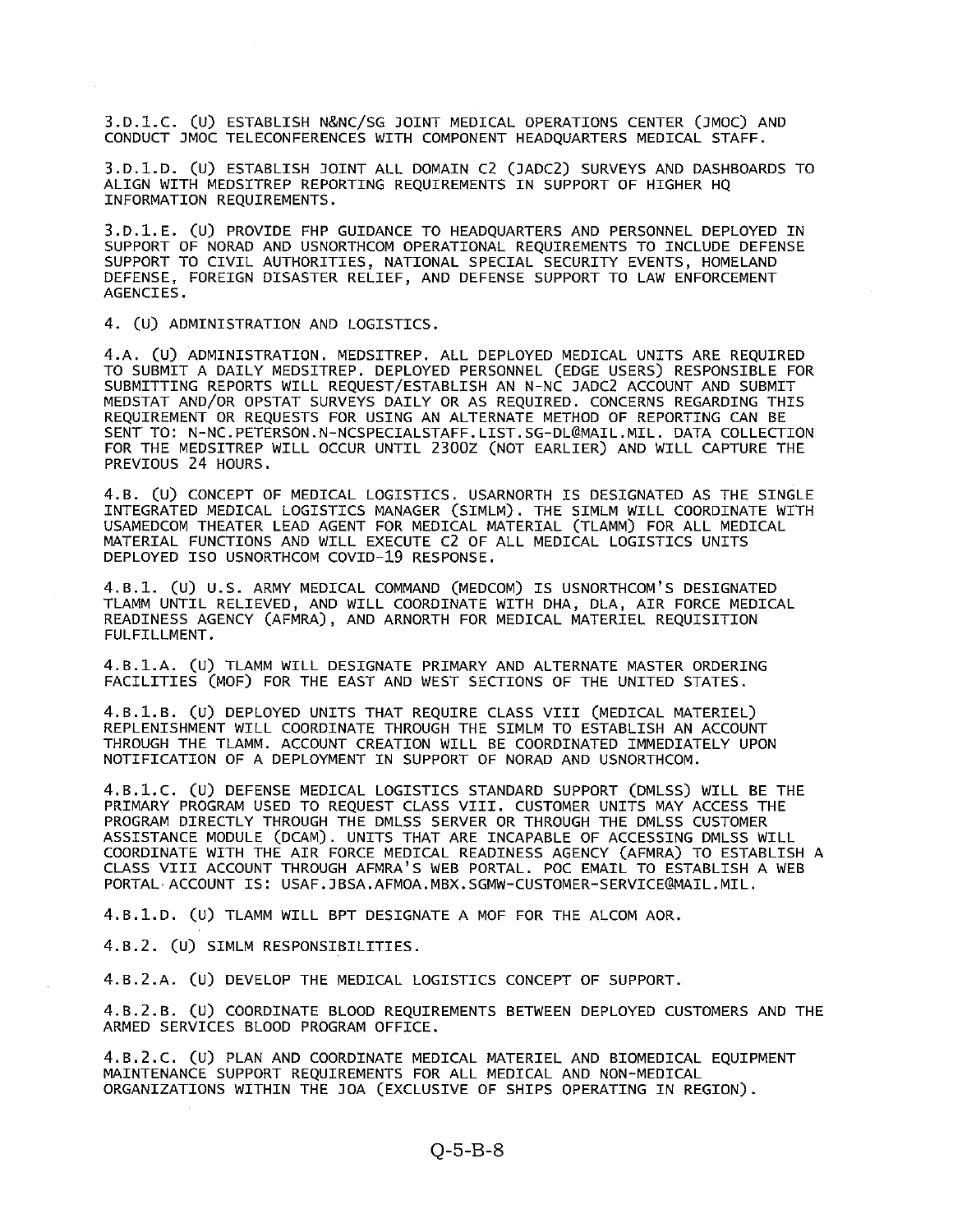4.B.2.D. (U) INTERFACE WITH THE DLA, DHA, DEFENSE PERSONNEL SUPPORT CENTER (DPsc), THE AIR FORCE MEDICAL READINESS AGENCY, NAVAL MEDICAL LOGISTICS COMMAND, TLAMM, OFFICE OF THE SURGEON GENERAL (OT5G)/u.S. ARMY MEDICAL COMMAND (MEDCOM), OPERATIONAL-LEVEL SUPPORTED COMMANDS, MLMC, MOF, AND BSIS.

4.B.2.E. (u) AS REQUIRED, UPDATE THE MEDICAL LOGISTICS CONCEPT OF SUPPORT (SEE EXAMPLE DIAGRAM Q-1).

# Single Integrated Medical Logistics Manager Concept of Support



DIAGRAM Q-1 - MEDICAL LOGISTICS CONCEPT OF SUPPORT

# 5. (U) COMMAND AND CONTROL.

5.A. (U) RESPONSIBILITY AND COMMAND RELATIONSHIPS.

5.A.1. (U) HEALTH AND MEDICAL SERVICES ARE LISTED IN THE NATIONAL RESPONSE FRAMEWORK AS ESF 8, WITH HHS AS THE PRIMARY COORDINATION AGENCY. DOD IS ONE OF SIXTEEN SUPPORT AGENCIES TO ESF 8. OTHER MEDICAL SUPPORTING AGENCIES INCLUDE THE VA, USAID, AND THE AMERICAN RED CROSS.

5.A.2. (U) USNORTHCOM SURGEON SERVES AS THE PRINCIPAL MEDICAL ADVISOR TO CDRUSNORTHCOM AND ESTABLISHES MEDICAL POLICY FOR USNORTHCOM ASSETS.

### 5.B. (U) COMMUNICATIONS.

5.B.1. (U) THE NORAD AND USNORTHCOM JOINT MEDICAL OPERATIONS CENTER (JMOC) CAN BE REACHED VIA TELEPHONE AT 719-554-4967 OR DSN 692-4967. TO REACH THE JMOC VIA EMAIL USE N-NC.PETERSON.N-NCSPECIALSTAFF.LIST.SG-DL@MAIL.MIL. THE JMOC IS STAFFED TO SUPPORT THE N&NC DIRECTED BATTLE RHYTHM WITH HOURS VARYING DEPENDING ON THE RESPONSE STAGE AND LEVEL OF SUPPORT REQUESTED BY THE LFA. IF UNABLE TO REACH THE JMOC DURING CRISIS SUPPORT HOURS OF OPERATION THE N&NC SG JMOC WATCH OFFICER CAN BE REACHED AT 719-304-1078. PLEASE NOTE THAT THIS NUMBER IS ONLY ACTIVE WHEN THE JMOC STAFF IS NOT PRESENT WITHIN THE N&NC HQ AND THE PRIMARY NUMBER USED DURING NORMAL BUSINESS HOURS OR CRISIS RESPONSE HOURS SHOULD BE THE NUMBER PUBLISHED ABOVE.

USNORTHCOM COMMAND SURGEON OFFICIAL: COL BIRCHFIELD,COMMAND SURGEON//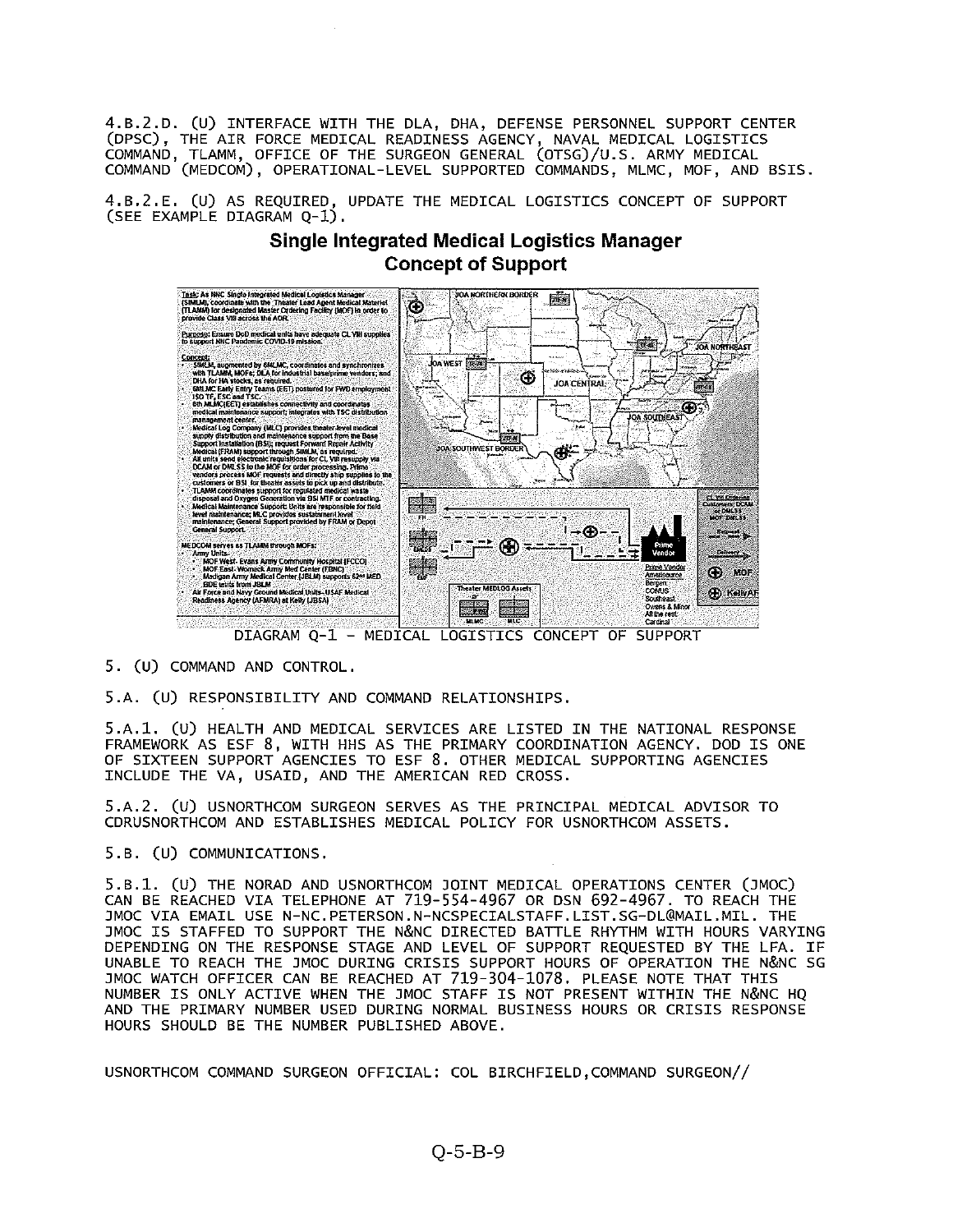#### TAB <sup>B</sup> TO APPENDIX <sup>5</sup> TO ANNEX 0 TO FRAGO 142.000

FORCE HEALTH PROTECTION (FHP) WITHIN A CONTAGIOUS DISEASE/BIOLOGICAL HEALTH THREAT ENVIRONMENT.

(U) REFERENCES: SEE ANNEX <sup>Q</sup> TO OPORD 01-17.

- 1. (u) SITUATION. NO CHANGE.
- 2. (U) MISSION. NO CHANGE.
- 3. (U) EXECUTION.

3.A. (U) CONCEPT OF OPERATIONS.

3.A.1. (U) FHP IS <sup>A</sup> FORCE MULTIPLIER ENABLING DEPLOYED PERSONNEL TO EXECUTE THEIR MISSION TASKS. FHP SUBJECT MATTER EXPERTS WITHIN THE COMPONENTS, REGIONS, AND SUBORDINATE COMMANDS WILL DEVELOP AND IMPLEMENT DIRECTIVES AND GUIDANCE TO MINIMIZE COVID-19 INFECTIONS. COMPONENTS, REGIONS, AND SUBORDINATE COMMANDS THAT DEPLOY PERSONNEL IN SUPPORT OF DSCA, FOREIGN DISASER RELIEF, HOMELAND DEFESE, OR DEFENSE SUPPORT OF CIVILIAN LAW ENFORCEMENT AGENCY WILL ADHERE TO THE FHP GUIDANCE FOR PRE-DEPLOYMENT, DEPLOYMENT, AND POST DEPLOYMENT IN ACCORDANCE WITH DIAGRAM Q-5-B(1) OF THIS TAB.



DIAGRAM Q-5-B(1) — FHP MEASURES FOR DSCA, FDR, HD, OR DSCLEA RESPONSE IN A COVID-19 ENVIRONMENT

3.A.2. (U) UNTIL FURTHER NOTICE, USNORTHCOM RECOMMENDS THAT DOD CIVILIAN EMPLOYEES, CONTRACTOR PERSONNEL, AND FAMILY MEMBERS RETURNING FROM ALL OVERSEAS LOCATIONS, FOLLOW EXISTING CDC GUIDANCE. KEY ASPECTS INCLUDE: STAYING AT HOME, LIMITING CLOSE CONTACT WITH PEOPLE OR PETS, LEVERAGING WORK TECHNOLOGY TO ENHANCE SOCIAL DISTANCING, AVOIDING SHARING PERSONAL HOUSEHOLD ITEMS, SELF-MONITORING FOR FEVER OR SYMPTOMS OF COVID-19 INFECTION, AND SEEKING MEDICAL CARE IF SYMPTOMS DEVELOP.

3.A.3. (U) PRE—DEPLOYMENT SCREENING.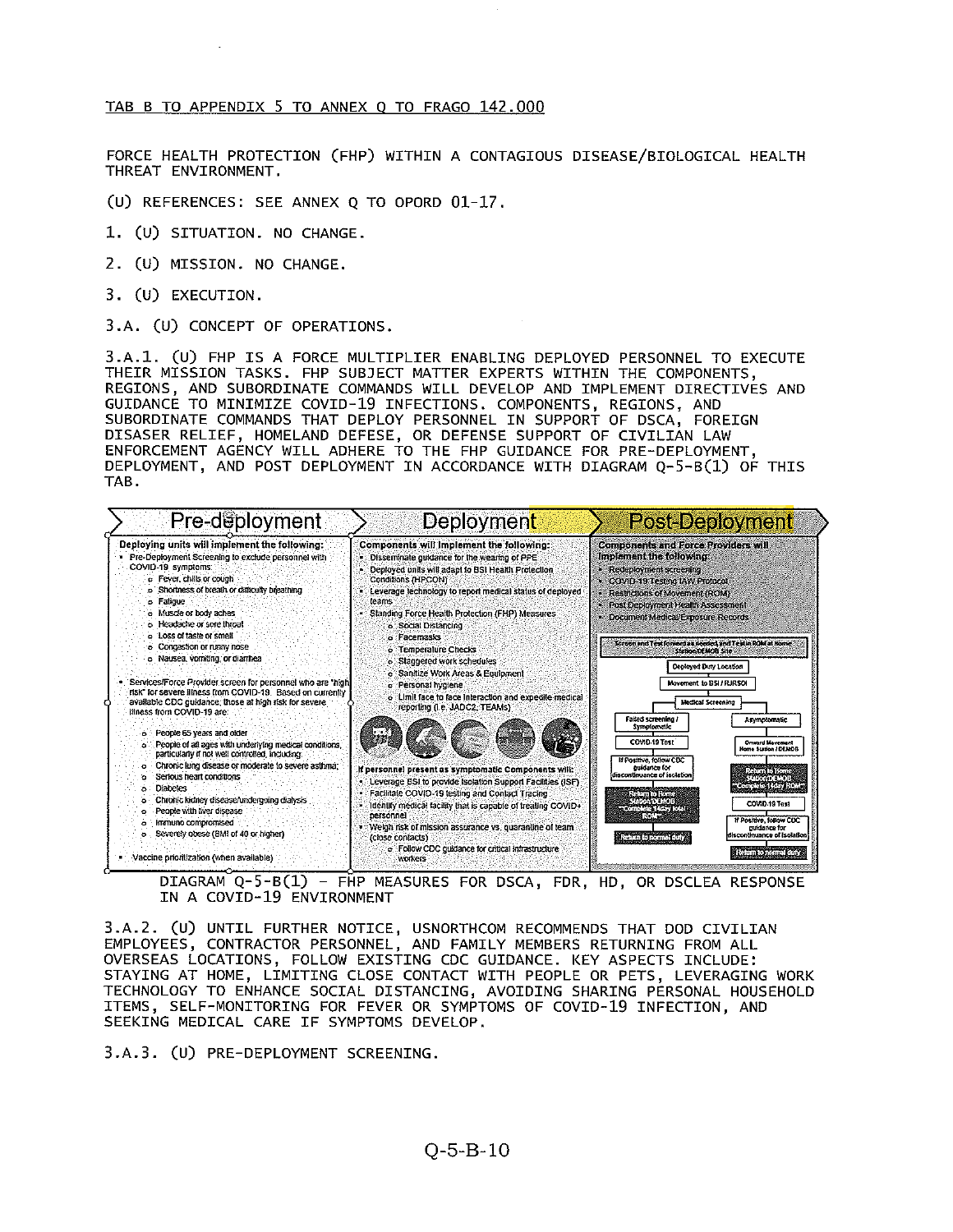3.A.3.A. (U) SCREENING AND INDIVIDUAL MEDICAL READINESS ARE INTEGRAL TO ENSURING THAT HIGH-RISK INDIVIDUALS ARE EXCLUDED FROM DEPLOYING IN SUPPORT OF COVID-19 RESPONSE. COMMANDERS ARE RESPONSIBLE FOR ENSURING DEPLOYING PERSONNEL (MILITARY AND DOD CIVILIAN), REGARDLESS OF ANTICIPATED LENGTH OF STAY, ARE ASSESSED PRIOR TO DEPARTURE, AND DETERMINED TO BE MEDICALLY FIT FOR DEPLOYMENT. DEPENDING ON THE RESPONSE SITUATION, PERSONNEL ASSIGNED TO A DEPLOYABLE BILLET WILL COMPLETE THE DD FORM 2795, PRE—DEPLOYMENT HEALTH ASSESSMENT. HOWEVER, DUE TO TIME CONSTRAINTS DURING AN EMERGENCY RESPONSE, THE DD FORM 2795 CAN BE COMPLETED WHEN A UNIT IS ASSIGNED AS A RESPONSE FORCE. THE DD FORM 2795 WILL BE PERIODICALLY UPDATED AS A PERSON'S MEDICAL STATUS CHANGES. THE DD FORM 2795 WILL BE REVIEWED PRIOR TO DEPLOYMENT BY THE UNIT'S SUPPORTING MEDICAL STAFF, WHICH WILL PROVIDE RECOMMENDATIONS ON THE INDIVIDUAL'S DEPLOYMENT ELIGIBILITY. FOR THOSE UNITS WHO WERE NOT PREVIOUSLY DESIGNATED AS A RESPONSE FORCE, THE ANNUAL PERIODIC HEALTH ASSESSMENT (PHA) MAY SERVE AS A PRE-DEPLOYMENT SCREENING TOOL SHOULD TIME CONSTRAINTS PRECLUDE THE COMPLETION OF A DD FORM 2795.

3.A.3.B. (U) PROVIDERS WILL SCREEN PERSONNEL FOR PREVIOUS EXPOSURE TO COVID 19 AND PERSONNEL WHO ARE IDENTIFIED AS "HIGH RISK" FOR SEVERE ILLNESS FROM COVID-19 (SEE PARAGRAPH 1.A.(4) OF THE BASE ANNEX Q).

3.A.3.B.1. (U) <sup>A</sup> DOD HEALTHCARE PROVIDER MUST BE AVAILABLE FOR CONSULTATION, IF UNABLE TO DIRECTLY ADMINISTER THE SCREENING. AN EVALUATION BY <sup>A</sup> HEALTHCARE PROVIDER, INCLUDING COVID-19 DIAGNOSTIC TESTING IF INDICATED, WILL BE CONDUCTED FOR INDIVIDUALS WITH A FEVER OR WHO INDICATE ANY AFFIRMATIVE RESPONSES TO THE SCREENING QUESTIONS.

3.A.3.B.2. (U) SYMPTOMATIC INDIVIDUALS WILL CONSULT WITH <sup>A</sup> HEALTHCARE PROVIDER FOR FURTHER ASSESSMENT AND/OR TESTING. INDIVIDUALS WHO MEET THE CLINICAL CASE DEFINITION OF A "PROBABLE" INFECTION (ABSENT A DIAGNOSTIC TEST RESULT) OR WHO ARE CONFIRMED COVID-19 POSITIVE DURING SCREENING WILL NOT BE DEPLOYED.

3.A.3.C. (U) IMMUNIZATIONS. DEPLOYING INDIVIDUALS MUST HAVE COMPLETED ALL IMMUNIZATIONS LISTED IN NORAD AND USNORTHCOM INSTRUCTION 44-163, INDIVIDUAL MEDICAL READINESS WITH THE EXCEPTION OF THE FOLLOWING WAIVED REQUIREMENTS: SMALLPOX VACCINE, ANTHRAX VACCINE, TYPHOID VACCINE. POC FOR THIS ACTION IS CDR LAM AT 719-554-0042, EMAIL ALAN.S.LAM.MIL@MAIL.MIL.

3.A.4. (U) POST-DEPLOYMENT SCREENING PROCEDURES.

3.A.4.A. (U) PERSONNEL WILL COMPLETE DD FORM 2796 POST-DEPLOYMENT HEALTH ASSESSMENT (PDHA) THAT INCLUDES INTERACTION WITH A PRIMARY CARE MANAGER (PCM), AFTER ANY DURATION DEPLOYMENT, WITHIN <sup>5</sup> DAYS AFTER REDEPLOYMENT. INDIVIDUALS WILL BE BRIEFED ON POST—DEPLOYMENT HEALTH CONCERNS AND RESPONSES, INCLUDING POST-TRAUMATIC STRESS DISORDER (PTSD).

3.A.4.B. (U) DD FORM 2900, POST-DEPLOYMENT HEALTH REASSESSMENT (PDHRA), WILL BE COMPLETED AFTER RE-DEPLOYMENT, BETWEEN 90 TO 180 DAYS.

3.A.4.C. (U) UPON MISSION COMPLETION, SERVICE MEMBERS THAT DEPLOYED IN SUPPORT OF OPERATIONS IN A COVID-19 ENVIRONMENT WILL ADHERE TO USNORTHCOM RETROGRADE AND TESTING GUIDANCE (DIAGRAM Q-5-B(2)). COMMANDERS WILL ENSURE THE RECOMMENDED PRECAUTIONS FOR EXPOSURE FROM A TRAVEL LOCATION THAT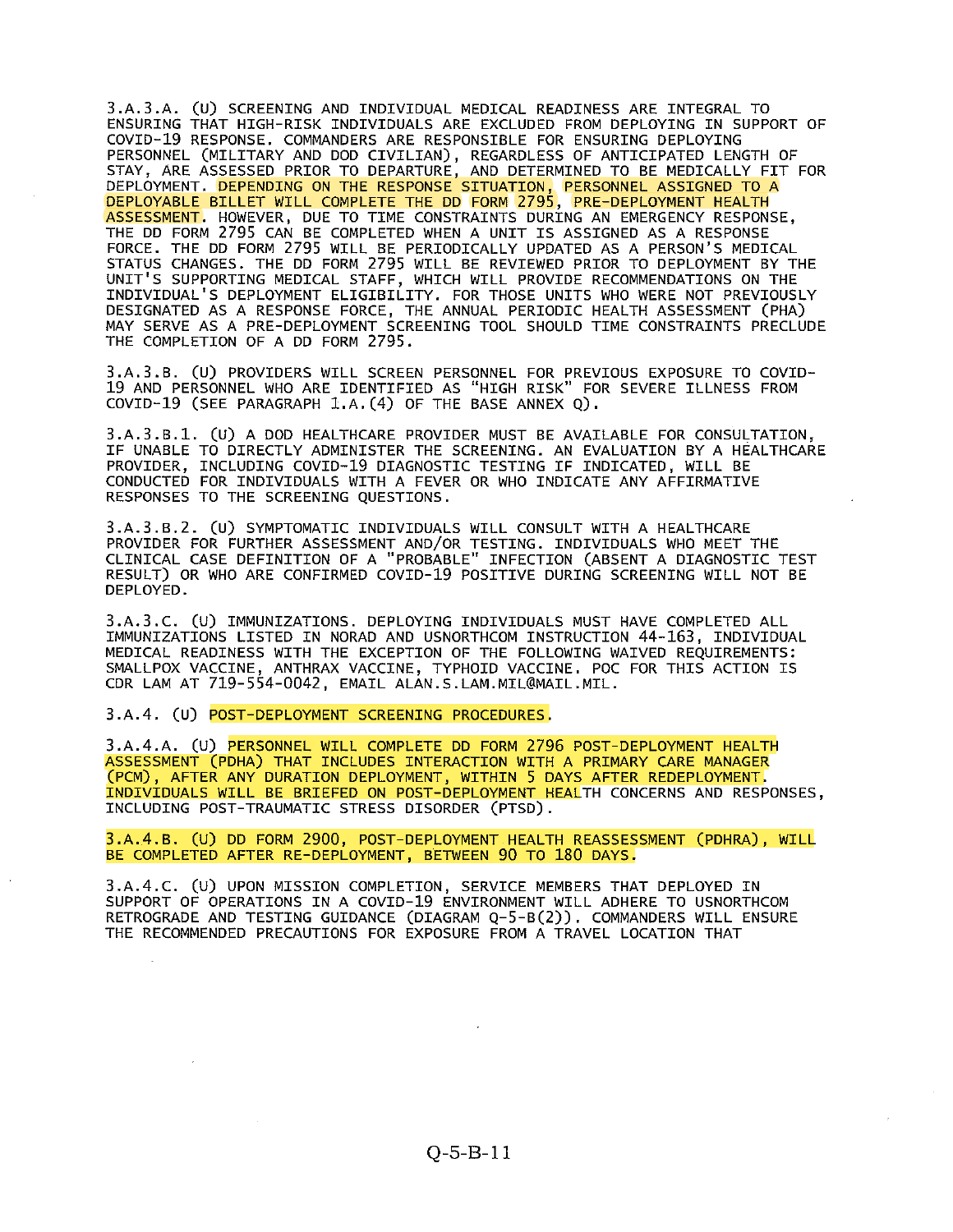

DIAGRAM Q-5-B(2) - USNORTHCOM RETROGRADE AND TESTING UNCLASSIFIED//FOUQ

3.A.5. (U) INDIVIDUAL FHP MEASURES.

3.A.S.A. (U) SOCIAL DISTANCING. REMAIN OUT OF CONGREGATE SETTINGS, AVOIDING LOCAL PUBLIC TRANSPORTATION (E.G. BUS, SUBWAY, TAXI, RIDE SHARE), AND MAINTAINING DISTANCE (APPROXIMATELY <sup>6</sup> FEET) FROM OTHERS. IF SOCIAL DISTANCING IS RECOMMENDED, PRESENCE IN CONGREGATE SETTINGS OR USE OF LOCAL PUBLIC TRANSPORTATION SHOULD ONLY OCCUR WITH APPROVAL OF LOCAL OR STATE HEALTH AUTHORITIES.

3.A.5.B. (U) PERSONAL HYGIENE. PREVENTIVE MEDICINE SUB3ECT MATTER EXPERTS WILL DEVELOP APPROPRIATE PERSONAL HYGIENE MEASURES TO REDUCE THE SPREAD OF INFECTION. PERSONAL HYGIENE MEASURE SHOULD INCLUDE WASHING HANDS, KEEPING WORKPLACES CLEAN, REMINDING EMPLOYEES TO COVER UP COUGHS AND SNEEZES, AND AVOIDING TOUCHING EYES, NOSE, OR MOUTH. A LIST OF APPROVED DISINFECTANTS AND THEIR USES CAN BE FOUND AT HTTP://WWW.EPA.GOV/.

3.A.5.C. (U) SELF—MONITORING. POST COVID—19 EXPOSURE; PERSONNEL SHOULD MONITOR THEMSELVES FOR FEVER BY TAKING THEIR TEMPERATURES TWICE A DAY AND REMAIN ALERT FOR COUGH OR DIFFICULTY BREATHING. IF THEY FEEL FEVERISH OR DEVELOP MEASURED FEVER, COUGH, OR DIFFICULTY BREATHING OR ANY OTHER SYMPTOMS THAT MAY BE INDICATIVE OF COVID-19 INFECTION AS DESCRIBED IN PARAGRAPH 1.(A).3. (A-K) DURING THE SELF-MONITORING PERIOD, THEY SHOULD SELF-ISOLATE, LIMIT CONTACT WITH OTHERS, AND SEEK ADVICE BY TELEPHONE FROM A HEALTHCARE PROVIDER OR THEIR LOCAL HEALTH DEPARTMENT TO DETERMINE WHETHER MEDICAL EVALUATION IS NEEDED.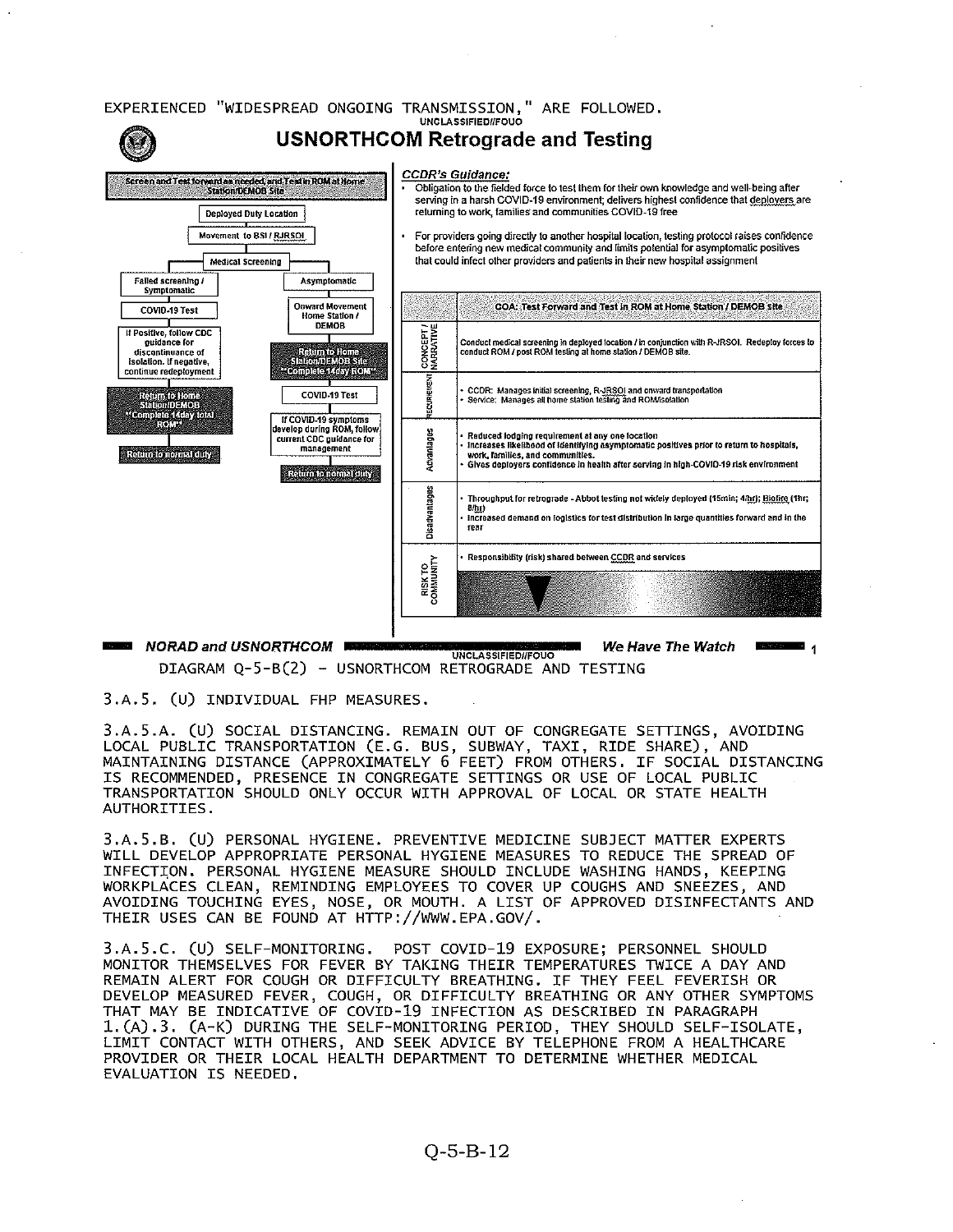3.A.6. (U) UNIT FHP COUNTERMEASURES.

3.A.6.A. (U) CANCEL EXERCISES, NON MISSION-ESSENTIAL OPERATIONS, TRAVEL AND ACTIVITIES.

3.A.6.B. (u) INSTITUTE MANDATORY SICK-LEAVE FOR THOSE WITH COVID-19 SYMPTOMS OR CLOSE CONTACTS HAVING COVID-19 SYMPTOMS.

3.A.6.C. (U) SCREEN PERSONNEL FOR SIGNS/SYMPTOMS OF CONTAGIOUS ILLNESS, ESPECIALLY BEFORE AND AFTER TRAVEL.

3.A.6.D. (U) ENSURE AVAILABILITY OF SUFFICIENT PPE FOR SECURITY, MEDICAL, MORTUARY, AND MEDICAL PERSONNEL (THESE SPECIALTIES WILL HAVE THE GREATEST PPE DEMAND).

3.A.6.E. (U) INTERFACE WITH THE INSTALLATION PUBLIC HEALTH EMERGENCY OFFICER (PHE0).

3.A.6.F. (U) IMPLEMENT SOCIAL DISTANCING PROCEDURES TO SEPARATE PERSONNEL BY LOCATION AND/OR TIME, E.G. MAXIMIZE TELEWORK, USE MULTIPLE SHIFTS, AVOID IN PERSON MEETINGS, CANCEL SOCIAL GATHERINGS AND WEAR FACEMASKS WHEN SOCIAL DISTANCING IS NOT POSSIBLE.

3.A.6.G. (U) WHEN APPROPRIATE SEQUESTER UNITS FOR 14-DAYS AHEAD OF MISSION OR RESTRICT UNITS TO A MILITARY INSTALLATION

3.A.6.H. (U) EXECUTE DISTRIBUTED OPERATIONS FOR COMMAND NODES TO MITIGATE EXPOSURE.

3.A.6.I. (U) MINIMIZE IN-PERSON MEETINGS; MAXIMIZING USE OF VTC AND TELECON

3.A.6.J. (U) RESTRICT COMMON AREA USE SUCH AS BREAKROOMS, CAFETERIAS, ELEVATORS, ETC.

3.A.6.K. (U) RESTRICT MOVEMENT OF PERSONNEL TO LOCATIONS WHERE COMMUNITY TRANSFER IS MORE LIKELY AND ADVISE FAMILY MEMBERS OF THE RISK (E.G. GYMS, RESTAURANTS, OR OTHER LARGE GATHERINGS).

3.A.6.L. (U) RE—EMPHASIZE IMPERATIVES:

3.A.6.L.1. (U) BASIC HYGIENE AND SANITATION MEASURES, E.G. AVOIDING CONTACT WITH SICK PEOPLE, STAYING HOME WHEN SICK, PRACTICING PROPER HAND HYGIENE, COUGH/SNEEZE ETIQUETTE, AND SANITIZING WORK SPACES BETWEEN USERS.

3.A.6.L.2. (U) PRUDENT HYGIENE MEASURES (NO HANDSHAKING, WIPE COMMON USE ITEMS).

3.A.6.L.3. (U) PROVIDE INFORMATION TO PERSONNEL ON COVID-19 TO INCLUDE SIGNS AND SYMPTOMS, HOW AND WHEN TO REPORT ILLNESS, HOW AND WHEN TO SEEK MEDICAL CARE, AND HOME AND FAMILY PREPAREDNESS MEASURES.

3.A.6.L.4. (U) INSTITUTE MEDICAL SCREENING AT CERTAIN INTERVALS OUTSIDE COMMAND NODES OR DESIGNATED UNITS TO ENSURE NO SYMPTOMS PRESENT.

3.A.6.L.5. (U) BPT SEQUESTER LOW DENSITY MISSION CRITICAL PERSONNEL.

3.A.6.L.6. (U) BPT TRANSITION TO USE OF ONLY MISSION CRITICAL PERSONNEL FOR MISSION CRITICAL OPERATIONS.

3.A.6.M. (U) PREPARE TO EXECUTE SPECIFIC FHP TASKS WRT EMERGENCY HEALTH POWERS AND A PUBLIC HEALTH EMERGENCY IAW DODI 6200.03, PUBLIC HEALTH EMERGENCY MANAGEMENT WITHIN THE DEPARTMENT OF DEFENSE [REF 2.C.(5O)].

3.A.6.M.1. (U) BE PREPARED TO IMPLEMENT RESTRICTION OF MOVEMENT.

# Q-5-B-13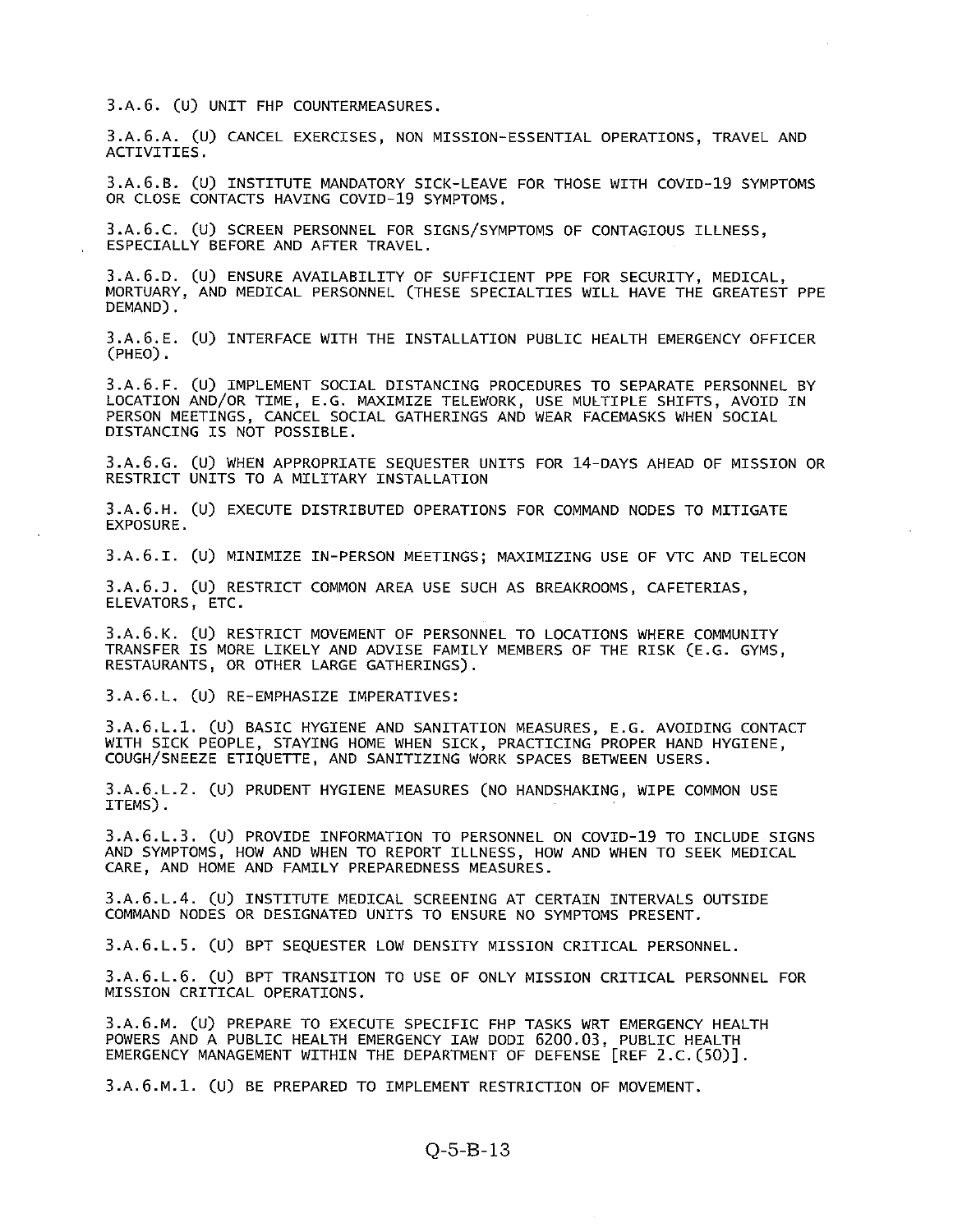3.A.6.M.2. (U) PERSONNEL WITH CONFIRMED OR SUSPECTED DISEASE OF CONCERN MUST BE ISOLATED WITH ACCESS TO APPROPRIATE MEDICAL CARE.

3.A.6.M.3. (U) IT MAY BE NECESSARY TO ISOLATE CREWS AND, POSSIBLY, THE AIRCRAFT/VESSEL IF AIR CREW OR SHIP PERSONNEL BECOME INFECTED. CONSIDER RECOMMENDING CANCELLATION OF FLIGHTS TO/FROM HEAVILY IMPACTED AREAS. IF OPERATIONALLY FEASIBLE, SHIPS THAT ARE SPARED OUTBREAKS DURING A PANDEMIC SHOULD CONSIDER REMAINING AT SEA OR SEEK ALTERNATIVE PORTS UNTIL THE ON-SHORE EPIDEMIC HAS SUBSIDED.

3.A.6.N. (U) RECOMMEND TRAVEL RESTRICTIONS FOR INDIVIDUALS AND UNITS AS RELATED TO MISSION REQUIREMENTS.

3.A.6.N.A. (U) PERSONNEL PREPARING TO DEPLOY MAY BE RESTRICTED TO BASE OR <sup>A</sup> SPECIFIC AREA TO ENSURE UNITS ARE INFECTION-FREE. THE TIME OF RESTRICTION SHOULD BE DEPENDENT UPON THE INCUBATION PERIOD OF THE DISEASE STRAIN.

3.A.6.M. (U) PERSONNEL RETURNING PROM DEPLOYMENT MAY BE RESTRICTED TO BASE OR A SPECIFIC AREA TO ENSURE THEY ARE INFECTION-FREE, PROTECTING THEIR FAMILIES AND THE LOCAL POPULATION. THE TIME OF RESTRICTION SHOULD BE DEPENDENT UPON THE INCUBATION PERIOD OF THE DISEASE STRAIN. (REFER TO — DIAGRAM Q-5-B(2) USNORTHCOM RETROGRADE AND TESTING GUIDANCE).

3.A.6.N. (U) ASSESS BASE/UNIT RESOURCES. AVAILABILITY OF ADEQUATE FOOD AND POTABLE WATER, WATER TREATMENT, SEWAGE TREATMENT, POWER, TRANSPORTATION, AND OTHER RESOURCES MAY BE IMPACTED BY AN EPIDEMIC/PANDEMIC.

3.A.6.O. (U) PERSONNEL DEPLOYED IN SUPPORT OF DSCA MAY COME INTO CONTACT WITH CIVILIANS DURING VARIOUS OPERATIONS. PERSONNEL WILL BE PROVIDED WITH A SURPLUS OF MASKS OR CLOTH FACE COVERINGS TO PROVIDE TO CIVILIANS THEY ARE IN CLOSE CONTACT WITH.

3.A.7. (U) DOD MISSION ESSENTIAL PERSONNEL AND THOSE IN CRITICAL OPERATIONAL OR INFRASTRUCTURE POSITIONS MAY BE PERMITTED TO CONTINUE WORK FOLLOWING POTENTIAL EXPOSURE TO THE VIRUS, PROVIDED THEY REMAIN ASYMPTOMATIC, WEAR A FACE COVERING, PRACTICE SOCIAL DISTANCING, AND AN EXCEPTION TO CONTINUE WORK IS GRANTED IN ACCORDANCE WITH UNDER SECRETARY OF DEFENSE FOR PERSONNEL AND READINESS (USD(P&R)) MEMORANDUM, "FORCE HEALTH PROTECTION GUIDANCE (SUPPLEMENT 8) -DEPARTMENT OF DEFENSE GUIDANCE FOR PROTECTING PERSONNEL IN WORKPLACES DURING THE RESPONSE TO THE CORONA VIRUS DISEASE 2019 PANDEMIC, APRIL 13, 2020.

3.A.9. (U) PPE FOR HEALTHCARE PROVIDERS AND MORTUARY AFFAIRS PERSONNEL lAW CDC GUIDELINES (SEE TABLE Q—5—B(3)). UNITS WILL COMPLY WITH APPLICABLE REGULATIONS/REQUIREMENTS REGARDING RESPIRATOR MEDICAL CLEARANCE, PIT TESTING AND TRAINING WHEN TIGHT FITTING RESPIRATORS (E.G. N95) ARE EXPECTED TO BE UTILIZED.

3.A.1O. (U) PPE GUIDANCE FOR NON-HEALTHCARE PROVIDERS WILL BE lAW DOD FORCE HEALTH PROTECTION (SUPPLEMENT 7) — DOD GUIDANCE FOR THE USE OF CLOTH FACE COVERINGS, PPE, AND NON-PHARMACUTICAL INTERVENTIONS. OF NOTE, THIS GUIDANCE SUPERSEDES THE PPE GUIDANCE ISSUED IN DOD FHP SUPPLEMENT 3.

3.A.11. (U) CONSERVATION OF PERSONAL PROTECTIVE EQUIPMENT (PPE) IS <sup>A</sup> SIGNIFICANT CONCERN DURING THIS GLOBAL PANDEMIC. UNITS WILL ADHERE TO THE PPE DISTRIBUTION GUIDANCE INCLUDED IN TABLE Q-5-B(3).

 $O-5- B-14$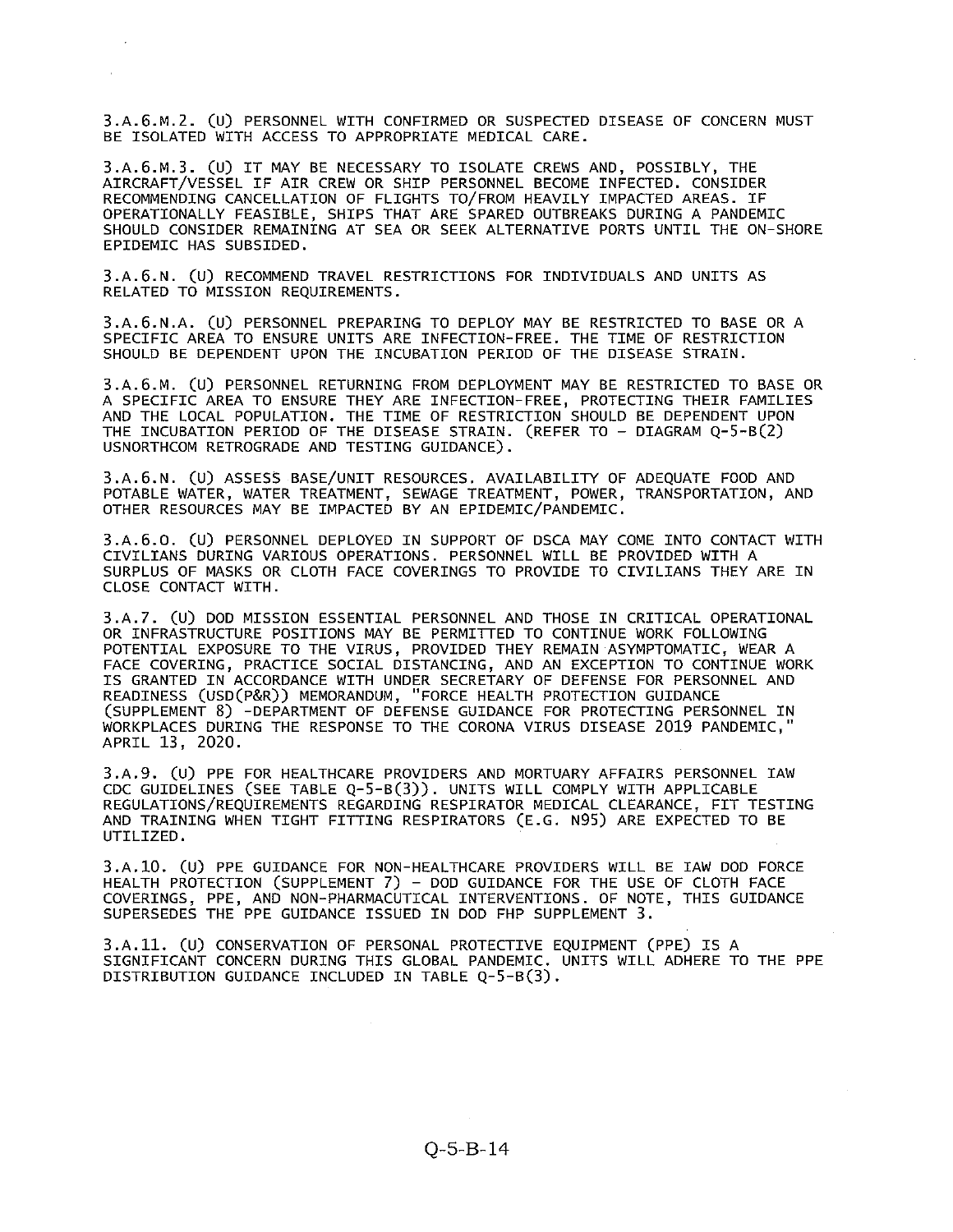|                                                                                      | <b>High Risk</b>                                                                                                                  | Medium Risk                                                                                                                       | RAZAR RISK                                                                                                                         |  |  |  |
|--------------------------------------------------------------------------------------|-----------------------------------------------------------------------------------------------------------------------------------|-----------------------------------------------------------------------------------------------------------------------------------|------------------------------------------------------------------------------------------------------------------------------------|--|--|--|
| <b>Support Elements</b>                                                              |                                                                                                                                   | <b>PPE Required</b>                                                                                                               |                                                                                                                                    |  |  |  |
| <b>Healthcare Provider</b><br>(HPC) or Mortuary<br>Affairs (MA)                      | Personal Hygiene<br>Maintain 6ft distance<br>Gloves (WN)<br>Surgical Mask (WN)<br>EyePro (WN)<br>N95 respirator (IT)<br>Gown (IT) | Personal Hygiene<br>Maintain 6ft distance<br>Gloves (WN)<br>Surgical Mask (WN)<br>EvePro (WN)<br>N95 respirator (IT)<br>Gown (IT) | Personal Hygiene<br>Maintain 6ft distance<br>Gloves (OH)<br>Surgical Mask (OH)<br>EvePro (OH)<br>N95 respirator (OH)<br>Govin (OH) |  |  |  |
| <b>Support missions</b><br>with likely civilian.<br>interaction (e.g.<br><b>SARI</b> | Personal Hygiene<br>Maintain 6ft distance<br>Gloves (WN)<br>EvePro (WN)<br>Surgical Mask (WN/OH-FP)                               | Personal Hygiene<br>Maintain 6ft distance<br>Gloves (WN)<br>EyePro (OH)<br>Surgical Mask (OH-FP) Mask<br>Mask (non-medical) (WN)  | Personal Hygiene<br>Maintain 6ft distance<br>Gloves (OH)<br>EyePro (OH)<br>Surgical Mask (OH-FP)<br>Mask (non-medical) (WN)        |  |  |  |
| <b>General Forces with</b><br>no civilian<br><b>interaction</b>                      | Personal Hygiene<br>Maintain 6ft distance<br>Gloves (non-medical) (WN)<br>Mask (non-medical) (WN)                                 | Personal Hygiene<br>Maintain 6ft distance<br>Gloves (non-medical) (WN)<br>Mask (non-medical) (WN)                                 | Personal Hygiene<br>Maintain 6ft distance<br>Gloves (non medical) (WN)<br>Mask (non-medical) (OH)                                  |  |  |  |
| KEY                                                                                  |                                                                                                                                   |                                                                                                                                   |                                                                                                                                    |  |  |  |

KEY WN: Worn OH: On Hand OH-FP: Readily Available for Patient Use IT: In Treatment

TABLE Q-5-B(3) — PPE DISTRIBUTION GUIDANCE

3.A.11.A. (u) ESTIMATED PPE REQUIREMENT BY DUTY POSITION. THE FOLLOWING PPE REQUIREMENTS ARE AN ESTIMATION BASED ON COVID-19 RESPONSE USAGE DATA PROVIDED BY ARNORTH.

3.A.11.B. (U) MEDICAL AND MORTUARY AFFAIRS PERSONNEL THAT ARE ACTIVELY TREATING PATIENTS OR PROCESSING HUMAN REMAINS:

3.A.11.B.1. (U) MEDICAL GLOVES: 24 (PAIRS)/DAY.

3.A.11.B.2. (U) SURGICAL MASK: 10/DAY.

3.A.11.B.3. (U) N95 RESPIRATOR: 4/DAY.

3.A.11.B.4. (U) GOWNS: 8/DAY.

3.A.11.B.5. (U) BOUFFANT: 8/DAY.

3.A.ll.B.6. (U) BOOTIES: 8/DAY.

3.A.11.B.7. (U) EYE PROTECTION — MILITARY STANDARD ISSUE (REUSABLE) AND FACE SHIELD (REUSABLE).

3.A.11.C. (U) PERSONNEL IN CONTACT WITH THE GENERAL POPULATION (E.G. SEARCH & RESCUE):

3.A.11.C.1. (U) GLOVES — NON-MEDICAL MILITARY STANDARD ISSUE (WASHABLE AND RESUABLE).

3.A.11.C.2. (U) EYE PROTECTION — MILITARY STANDARD ISSUE (REUSABLE).

3.A.11.C.3. (U) SURGICAL/MEDICAL PROCEDURAL MASK: 2/DAY.

3.A.11.C.4. (U) NON MEDICAL CLOTH FACE COVERING (WASHABLE AND REUSABLE): 1/WEEK (WASHED DAILY).

3.A.11.D. (u) GENERAL FORCES WITH NO ANTICIPATED CIVILIAN CONTACT:

# Q-5-B-15•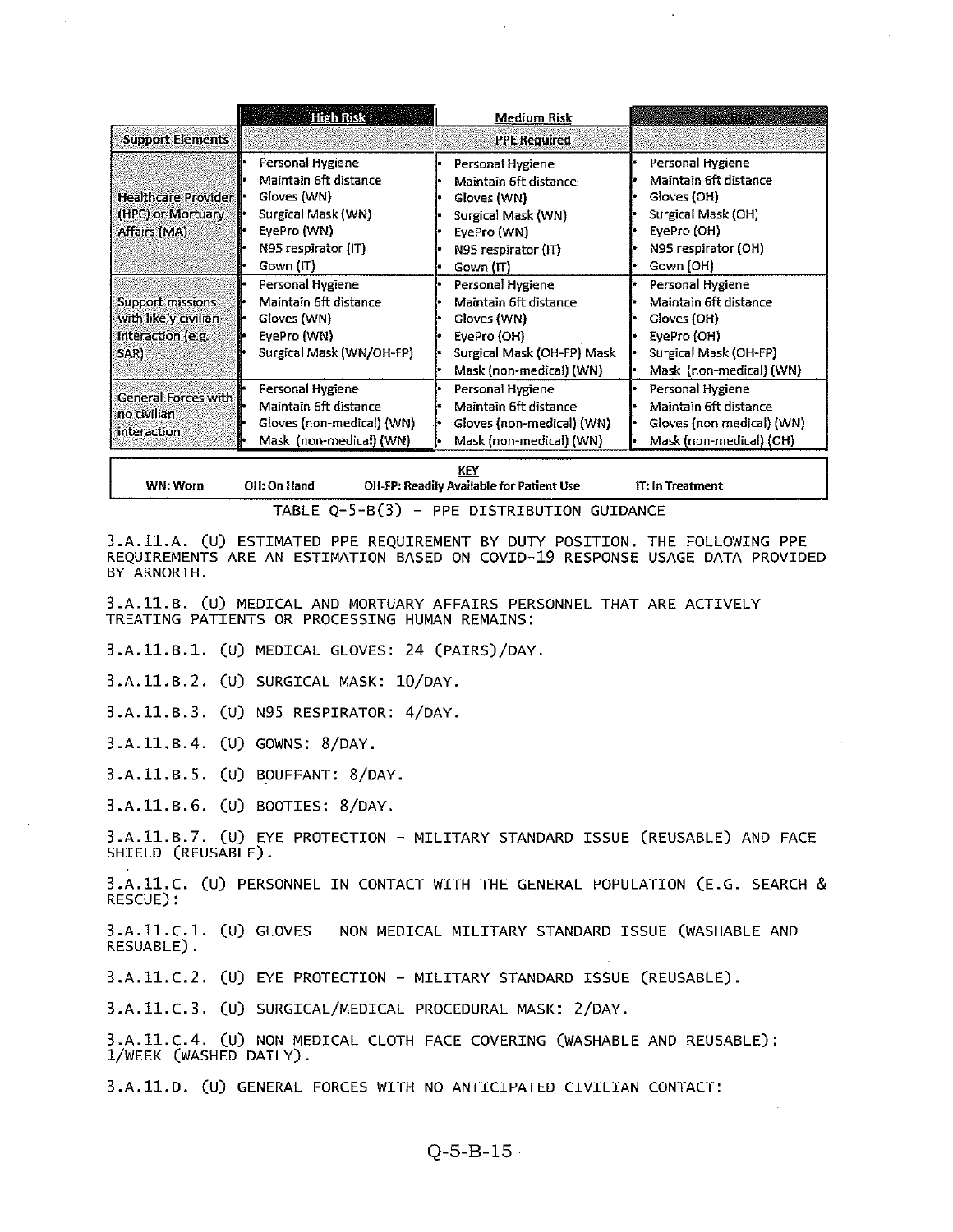3.A.11.D.1. (U) GLOVES — NON-MEDICAL MILITARY STANDARD ISSUE (WASHABLE AND RESUABLE).

3.A.11.D.2. (U) NON MEDICAL CLOTH FACE COVERING (WASHABLE AND REUSABLE).

3.A.12. (U) UNITS WILL DEPLOY WITH PPE QUANTITIES FOR MISSION ACCOMPLISHMENT IN ACCORDANCE WITH THE GUIDANCE PROMULGATED IN THE 2020 BASE PLAN FOR DEFENSE SUPPORT OF CIVIL AUTHORITIES OPERATIONS IN A COVID-19 ENVIRONMENT.

3.A.13. (U) INDIVIDUAL AUGMENTATION PERSONNEL WILL DEPLOY WITH ALL INDIVIDUAL PPE REQUIREMENTS CONSISTENT WITH "GENERAL FORCES" TO MINIMIZE EXPOSURE RISK.

3.A.14. (U) EQUIPMENT/SURFACE DISINFECTION GUIDANCE.

3.A.14.A. (U) VEHICLES USED TO TRANSPORT SUSPECTED OR CONFIRMED COVID-19 INFECTIOUS PERSONNEL WILL STRIVE TO DISINFECT ALL SURFACES AT THE COMPLETION OF THE SHIFT OR AS SOON AS POSSIBLE FOLLOWING THE END OF MISSION. REFER TO FORCE HEALTH PROTECTION GUIDANCE (SUPPLEMENT S) FOR ADDITIONAL DETAILS REGARDING THE DISINFECTING PROCESS FOR SOLID SURFACES. GUIDANCE LOCATED AT THE FOLLOWING LINK: HTTPS://HEALTH .MIL/MILITARY-HEALTH-TOPICS/COMBAT SUPPORT/PUBLIC-HEALTH/CORONAVIRUS.

3.A.14.B. (U) ALL OTHER VEHICLES, EQUIPMENT, AND WORK SPACES THAT ARE NOT INVOLVED IN COVID-19 PERSONNEL TRANSPORT WILL PERFORM A MINIMUM OF DAILY DISINFECTING PROCEDURES AS OUTLINED IN THE CDC GUIDANCE FOR CLEANING AND DISINFECTING WORKPLACES. GUIDANCE LOCATED AT THE FOLLOWING LINK: HTTPS : //www . CDC . GOV/CORONAVIRUS/2019- NCOV/COMMUNITY/ORGANIZATIONS/CLEANING-DISINFECTION. HTML

3.A.14.C. (U) DOD FACILITIES THAT ARE USED TO HOUSE PERSONNEL THAT ARE SUSPECTED OR CONFIRMED COVID-19 CASES WILL FOLLOW DISINFECTION PROCEDURES AS HIGHLIGHTED ON CDC'S HEALTHCARE SETTINGS INFECTION PREVENTION AND CONTROL WEBSITE LOCATED AT THE FOLLOWING LINK: WWW.CDC.GOV/CORONAVIRUS/2O19- NCOV/HCP/INFECTION-CONTROL-FAQ. HTML.

3.A.14.D. (U) <sup>A</sup> LIST OF PRODUCTS THAT ARE EPA-APPROVED FOR USE AGAINST THE VIRUS THAT CAUSES COVID-19 IS AVAILABLE AT THE FOLLOWING LINK: HTTPS ://~.wiW. EPA.GOV/PE5TICIDE-REGI5TRATION/LIST-N-DI5INFECTANT5-U5E-AGAIN5T-SARS-COV-2-COVID-19. FOLLOW THE MANUFACTURER'S INSTRUCTIONS FOR ALL CLEANING AND DISINFECTION PRODUCTS FOR CONCENTRATION, APPLICATION METHOD AND CONTACT TIME, ETC.

3.B. (U) COORDINATING INSTRUCTIONS. NO CHANGE.

4. (U) ADMIN AND LOGISTICS. SEE BASE ANNEX Q.

5. (U) COMMAND AND CONTROL. SEE BASE ORDER.

USNORTHCOM COMMAND SURGEON OFFICIAL: COL BIRCHFIELD, COMMAND SURGEON//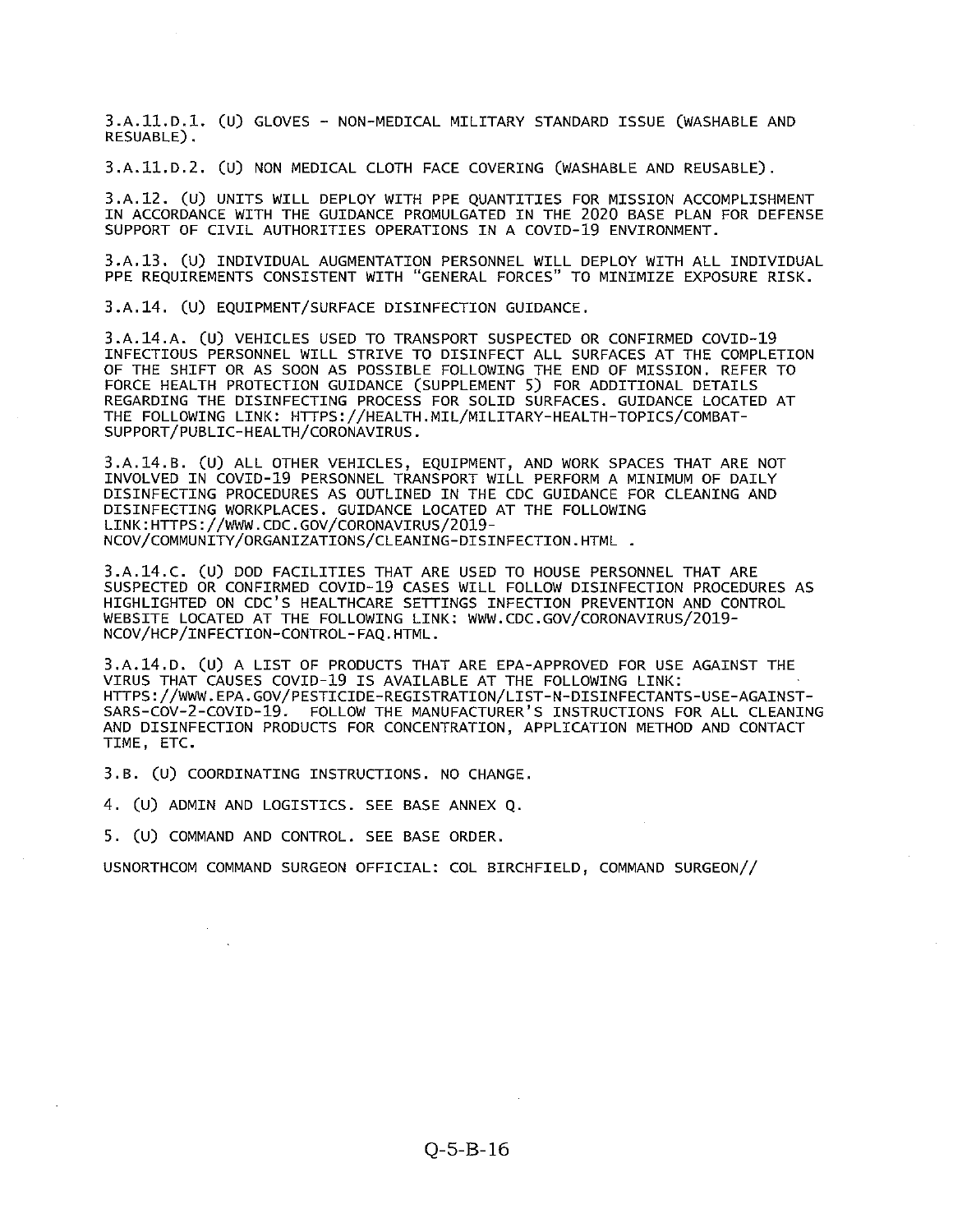# TAB <sup>E</sup> TO APPENDIX <sup>5</sup> TO ANNEX <sup>Q</sup> TO FRAGO 142.000

## HEALTH PROTECTION CONDITIONS (HPC0N)

REFERENCES: DODI 6200.03, PUBLIC HEALTH EMERGENCY MANAGEMENT (PHEM) WITHIN THE DOD, 28 MAR 2019

GUIDANCE: ACCORDING TO DODI 6200.03, IT IS THE INSTALLATION COMMANDER'S RESPONSIBILITY TO ESTABLISH HEALTH PROTECTION CONDITIONS. THE FOLLOWING TABLE PROVIDES AN EXAMPLE OF AN INSTALLATION-LEVEL HPCON FRAMEWORK.

| HPCOND<br>Rumabis ame                                                                                                 | <b>HPCON A</b><br>Report of unusual health risk or<br>disease                                                                                                                                                                                                                           | <b>HPICONER</b><br>Ń.<br>Outbreak or help tened exposurerish                                                                                                                                                                                           | <b>HPCON C</b><br>×<br>High morbidity epidemic or<br>contamination                                                                                                                                     | <b>HPCON D</b><br>High mortality epidemic or<br>contamination                                                                                                             |
|-----------------------------------------------------------------------------------------------------------------------|-----------------------------------------------------------------------------------------------------------------------------------------------------------------------------------------------------------------------------------------------------------------------------------------|--------------------------------------------------------------------------------------------------------------------------------------------------------------------------------------------------------------------------------------------------------|--------------------------------------------------------------------------------------------------------------------------------------------------------------------------------------------------------|---------------------------------------------------------------------------------------------------------------------------------------------------------------------------|
| Prior to local community transmission.                                                                                | Community transmission beginning                                                                                                                                                                                                                                                        | Intressed community transmission.                                                                                                                                                                                                                      | Sustained community transmission                                                                                                                                                                       | Widespread community transmission                                                                                                                                         |
| 1.1 inspect pre-positioned Medical<br>Countermeasure (MCM) PPE.                                                       | 2.1. Re-emohazize avoiding contact with sick<br>people, practicing proper hand hygiene, and<br>cough/sneeze atiquatte.                                                                                                                                                                  | 3.1 Restrict Service Mambers travel to<br>affected communities and advise DoD<br>dylian ensployees and contractor<br>personnel, and family members of risk.                                                                                            | 4.1. Consider declaring a local Public Health<br>Emergency for your installation.                                                                                                                      | 5.1. Declare a local Public Health Emergency<br>for your installation.                                                                                                    |
| 1.2. Develop duty via telework plans for<br>inclaintion organizations,                                                | 2.2. Develop contact tracking plan.                                                                                                                                                                                                                                                     | 3.2. Issue histructions for Emitation or<br>cancellation of meetings, training events,<br>formation, atc.                                                                                                                                              | 4.2. Cancel unit installation sponsored<br>events.                                                                                                                                                     | 5.2. Distribute PPE as appropriate.                                                                                                                                       |
| 1.3. identify mixtion essential personnel<br>who must report to duty during an<br>outbreak.                           | 2.3. Identify Quarantine/ isolation facilities<br>on US hatal atom.                                                                                                                                                                                                                     | 3.3. Monitor areas adjacent to installation<br>and infected cities.                                                                                                                                                                                    | 4.3. Issue instructions on reduced personnel<br>at public institutions (essential personnel).                                                                                                          | 5.3. Cancel non-mission essential activities.                                                                                                                             |
| 1.4. Test to lework plans and minimal<br>manning operations.                                                          | 2.4. Develop support plan for quarantined<br>individuals.                                                                                                                                                                                                                               | 3.4. Issue guidance on area restrictions and<br>limitations on travel                                                                                                                                                                                  | 4.4. Limit access to the installation for non-<br>mission essential personnel.                                                                                                                         | 5.4. Maximize telework.                                                                                                                                                   |
| 1.5. Review plans with local and state public<br>health officials for reporting/caring for<br>people during outbreak. | 2.5. Communicate how and when to report<br>finess and communicate how to seek care<br>for potential infixenza-like liness.                                                                                                                                                              | 3.5. Place bulk order for MCM shortages:<br>masks ploves, eve pro, alcohol, hand gel,<br>sanitation, wipes for area decon, bleach,<br>towals.                                                                                                          | 4.5. Conduct medical screenings, to include<br>taking temperatures, at installation entry<br>control points.                                                                                           | 5.5. Cancel all non-essential leave and travel<br>to this area.                                                                                                           |
|                                                                                                                       | 2.6. Enhance public education about<br>measures to reduce risk of spreading or<br>contracting COVID-19.                                                                                                                                                                                 | 3.6. Cancel Community Youth Services,<br>MWR, and Child Development Center (CDC)<br>activities.                                                                                                                                                        | 4.6. Restrict access/movement on/off<br>Installation.<br>- 2010                                                                                                                                        | 5.5 Implement guarantine, or self-<br>monitoring consistent with applicable state<br>and local procedures, for persons/units<br>returning from high risk to low risk amas |
|                                                                                                                       | 2.7. Increase personal hygiene practices<br>(frequent hand washing, sneazing into<br>tissus or elbow, interpersonal preventive<br>measures which will limit contact with all<br>people (no hand shaking, no hugging, don't<br>borrow pens or pencils, clean contact<br>surfaces often). | 3.7. Institute dearly defined PPE posture for<br>high risk personnel (installation gate guards,<br>first responder, health care providers, etc)<br>IAW OSD/ guidance.                                                                                  | 4.7. Implement telework plans.                                                                                                                                                                         | 5.7. Distribute Classi & Vill on and off post.                                                                                                                            |
|                                                                                                                       |                                                                                                                                                                                                                                                                                         | 3.8. Review and execute as needed plans to<br>prepare for increased outpatient medical<br>utlization as people seek evaluation and<br>tmatment; request additional military<br>medical support as needed.<br>3.9. Access options to reduce risk to the | 43. Cancellarge public gathering events on 5.8. Decontamination plan for installation<br>the installation.                                                                                             | accessand other movement.                                                                                                                                                 |
|                                                                                                                       |                                                                                                                                                                                                                                                                                         | local population from military personnel<br>who conduct mission assential travel to<br>areas with active outbreaks.                                                                                                                                    | 4.9. Re-scope, modify, or cancel exercises.                                                                                                                                                            | 5.9. Restrictions of movement for person<br>critical to national security formations.                                                                                     |
|                                                                                                                       |                                                                                                                                                                                                                                                                                         | 3.30. Review travel history of Inbound<br>personnel and consider restriction of<br>movement (ROM).                                                                                                                                                     | 4.10. Approve leave and travel to and from<br>area on a casa-bw-casa basis.                                                                                                                            |                                                                                                                                                                           |
|                                                                                                                       |                                                                                                                                                                                                                                                                                         | 3.11. Estabilish non-medical patient lasiation<br>and care facilities including Field Hospitals,<br>barracks/gyms with clinical support and<br>monitoring.                                                                                             | 4.11. Coordinate with state and local<br>authorities to synchronize in-gardson self-<br>monitoring guidance for personnel/units<br>returning from this area to a lower risk area<br>(e.g. quarantine). |                                                                                                                                                                           |
|                                                                                                                       |                                                                                                                                                                                                                                                                                         |                                                                                                                                                                                                                                                        | 4.12. Assess II travelers on arrival and<br>distribute educational material to travelers<br>from other affected areas on local<br>monitoring and movement expectations.                                |                                                                                                                                                                           |

Source: DoDI 6200.03, Public Health Emergency Managements, Dtd: 20190328

 $\sim$ 

 $\rightarrow$